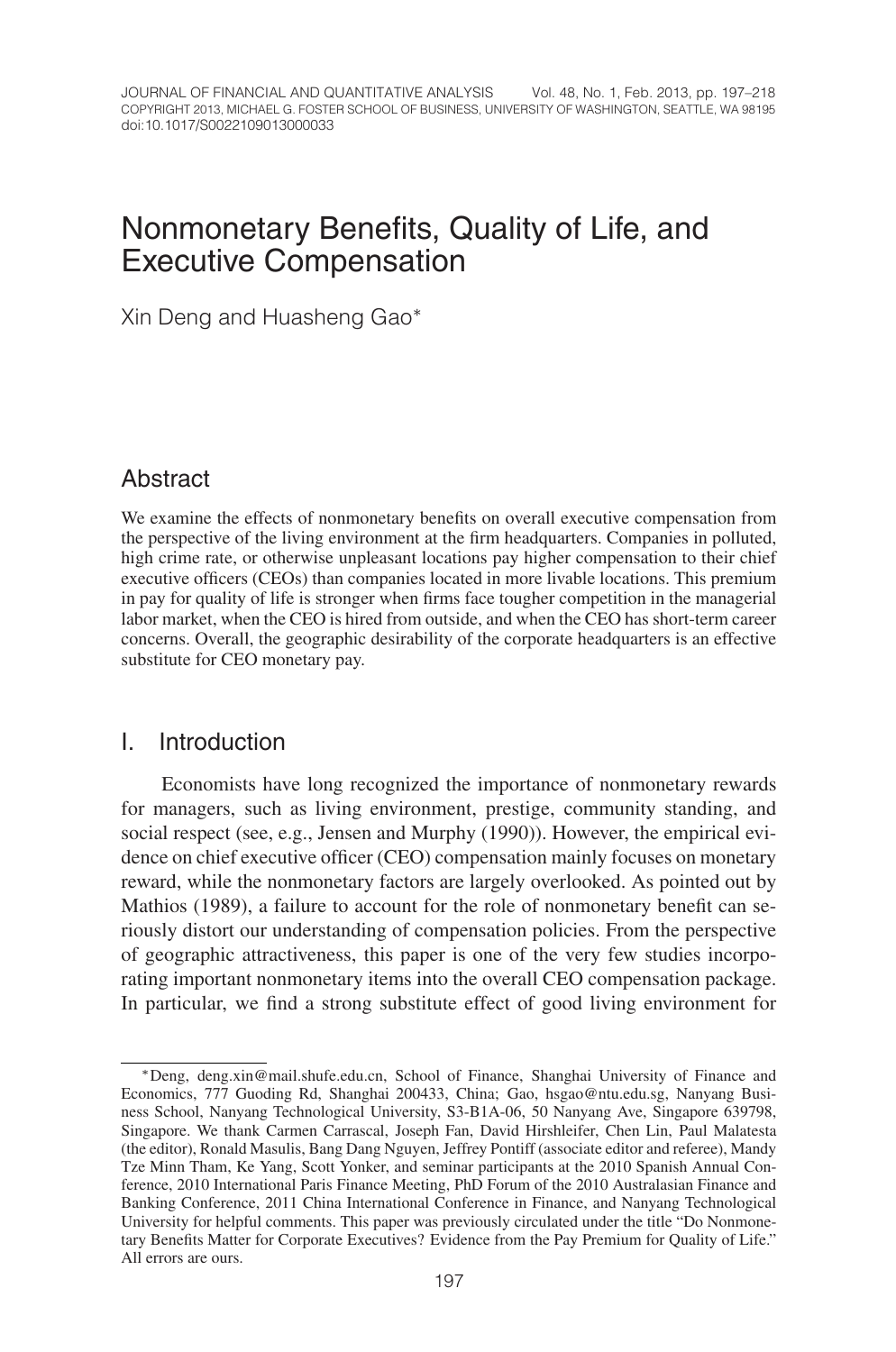CEO monetary compensation: Companies in locations with a lower quality of life (e.g., where there is poor infrastructure, high rates of violent crime, heavy pollution, and unpleasant weather, etc.) pay higher monetary compensation to their CEOs than companies located in more livable areas.

A substantial economic literature exists on the need for "disamenity compensation" and the importance of living environment for people's career choices (Power (1980), Myers (1987)). Given that people generally prefer a location with a higher quality of life, companies must pay higher compensation for keeping the same quality employees in an area with poor livability (Roback (1982)). Myers (p. 269) points out, "Firms can reduce the salary levels needed to secure adequate labor (or secure more and better workers at the same price) if they locate in an area whose quality of life is attractive to workers."

Our primary quality-of-life measure is the index provided by Morgan Quitno Press, a leading research and publishing company that ranks cities and states in the United States. Morgan Quitno measures quality of life from various aspects, including crime rates, cost of living, unemployment rates, education systems, household income, weather, and infrastructure. Based on a large compensation data set from 1993 to 2008, we first find a premium in CEO compensation for quality of life at the headquarters locations. The premium is both statistically and economically significant. A CEO working in the least livable state (Mississippi) receives 10% higher compensation than a CEO in the most livable state (Minnesota), after controlling for the conventional firm and CEO characteristics. This pay premium in response to working in an unpleasant location is robust after accounting for different ways of measuring annual compensation, the cost of living, and state income tax.

Furthermore, we find that competitive labor market forces and managerial career concerns are important in explaining the premium for quality of life. Small firms, young firms, and firms with a large number of industry peers, which typically face tougher competition for managerial talents, tend to pay higher premiums in response to unpleasant corporate locations. An externally hired CEO, who usually has better outside opportunities than an internal CEO, is also compensated more for poor geographic livability. Consistent with the view that a retiring CEO emphasizes more short-term compensation than long-term career concerns, a CEO near retirement is found to be associated with a higher compensation premium for quality of life.

To address the possibility that quality of life is subjective depending on individuals, we further break down the overall quality-of-life ranking into a few individual factors where people are likely to have similar preference. We find that individual factors on environmental safety, transportation system, and familysupporting infrastructure are important in influencing CEO monetary rewards. In particular, companies pay higher CEO compensation when the headquarters are located in areas with more hazardous waste sites, higher prisoner incarceration rates, less efficient transportation systems, and poorer facilities for education and public welfare.

Last, we do some additional investigation to further our understanding of the quality-of-life pay premium. First, we use alternative rankings provided by *Bloomberg Businessweek* and *Forbes Magazine* for the quality of life across the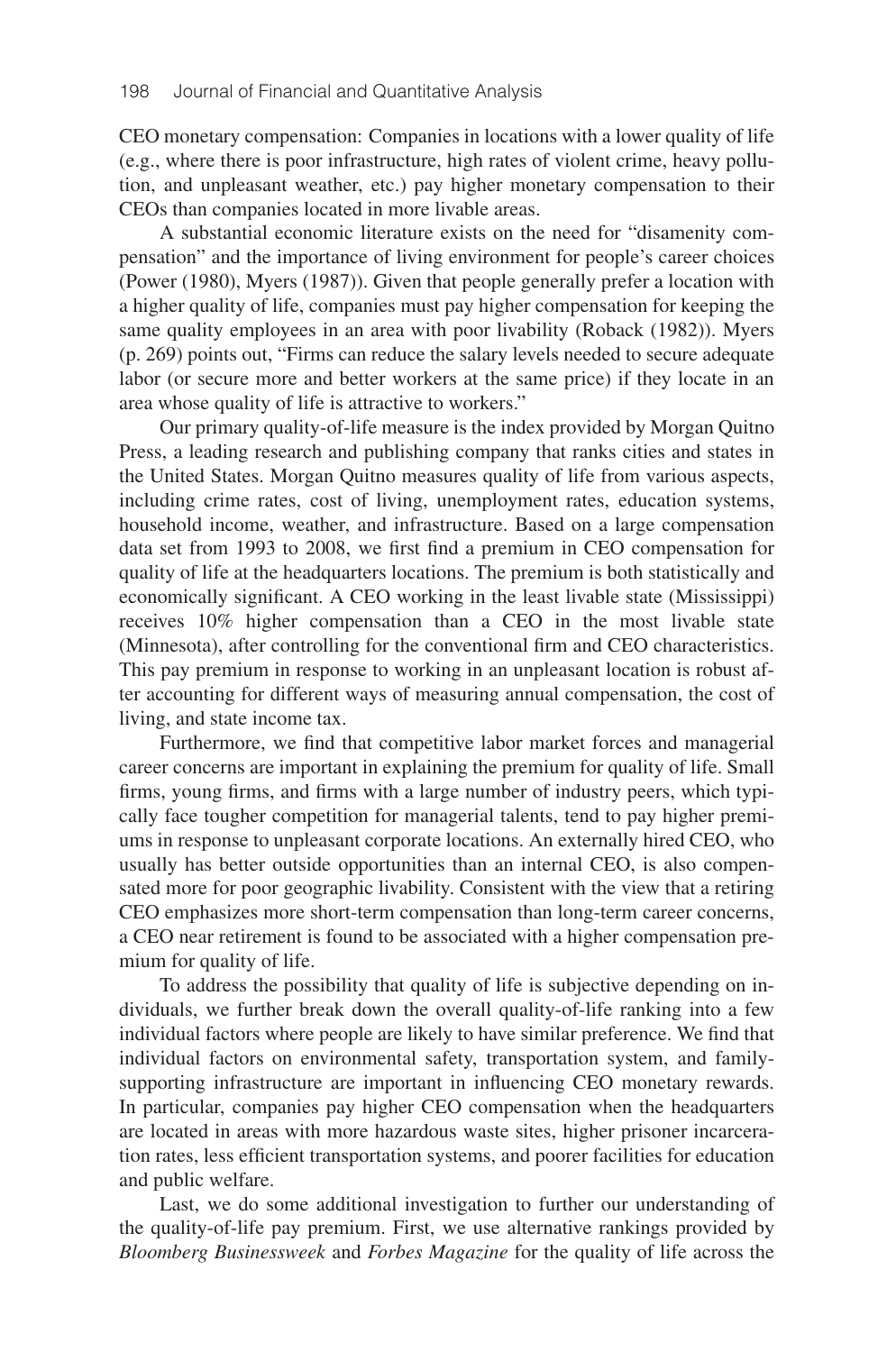United States. Our results are largely unchanged under these different ranking methods. Second, we extend our investigation to the top 5 executives in companies and find that this premium applies not only for CEOs but also for top management teams.

While studies focusing on agency costs exist, the nature of environmental factors and how they impinge on CEO pay is less examined. Our paper contributes to the literature on executive compensation by providing the first systematic examination (to our knowledge) of the geographic attractiveness of the company headquarters. We demonstrate that, in addition to conventional financial parameters like firm size and performance, the livability at the corporate headquarters is also important in attracting executive talent and eventually influences compensation. Our results suggest that nonmonetary benefits, like a nice living environment, are a substitute for monetary reward to corporate executives.

The plan of the paper is as follows: We describe our sample and variable construction in the next section; we explore the existence and justification of the pay premium for quality of life in Section III; additional investigation is implemented in Section IV; and we conclude in Section V.

# II. Sample Formation and Variable Construction

Our primary proxy for quality of life across the United States is the state ranking published by Morgan Quitno. The ranking is done on an annual basis from 1991 to 2010. Morgan Quitno measures quality of life based on 43 factors, including crime rates, cost of living, unemployment rates, education systems, household income, weather, and infrastructure. As shown in the Appendix, to determine a state's "Livability Rating," Morgan Quitno takes the average of each state's rankings for those 43 factors. Among them, there are 24 factors that are negatively associated with the state's livability (e.g., crime rates, cost of living, and unemployment rates). There are 19 factors that are positively associated with the state's livability (e.g., per capita personal income, percentage of days that are sunny, and home ownership rates). The scale for each factor is 1 to 50, and all factors are given equal weight: The higher the ranking for each factor, the less pleasant the state is to live in. In other words, a higher average for these factors means that the state has fewer positive factors and/or more negative factors. Notably, these 43 factors are broadly consistent with the economics literature on quality of life (see, e.g., Blomquist, Berger, and Hoehn (1988), Gyourko and Tracy (1991), and Viscusi (1993)).

It is worth noting that there are various rankings for livability in U.S. cities and states provided by other institutions, such as *Forbes Magazine* and *Bloomberg Businessweek*. We choose Morgan Quitno mainly because, unlike the rankings that usually cover only a limited number of U.S. cities for the very recent years, it provides the widest time-series and geographic coverage. However, as shown in the later part of the paper, using alternative city-level rankings gives similar results.

As Compustat records only the firm's current headquarters locations, we collect the historical record of firms' headquarters information from Compact Disclosure, following Pirinsky and Wang (2006). Furthermore, we collect CEO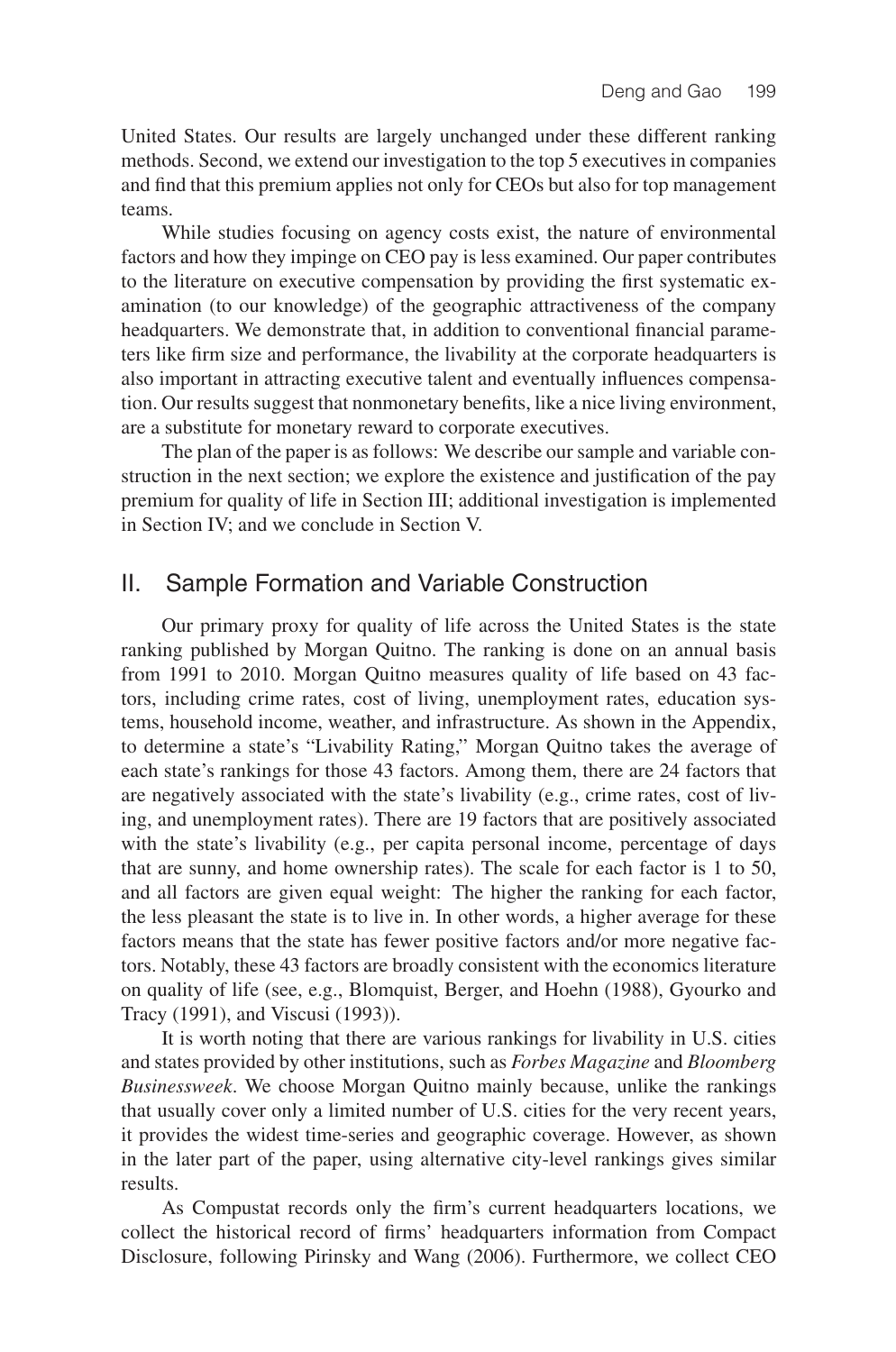compensation data from ExecuComp, accounting information from Compustat, and stock price information from the Center for Research in Security Prices (CRSP). We use ExecuComp item *TDC1* to measure an executive's total compensation in a given year, which is the sum of the executive's salary, bonuses, long-term incentive plans, grant-date value of restricted stock awards, and Black-Scholes (1973) value of granted options.

Based on the existing literature, we also include a set of control variables that influence compensation policies. We measure firm size (*Firmsize*) as the natural logarithm of the firm sales. To control for firm growth opportunities, we compute market-to-book (*MB*) as the ratio of market value of common equity over the book value of common equity, where the market value is obtained as the fiscal year closing price multiplied by common shares outstanding. Return on assets (*ROA*) is measured as the ratio of net income before extraordinary items and discontinued operations over total assets. We compute *Leverage* as the ratio of long-term debt and current debt over total assets minus book value of equity plus market value of equity, *Cash* as the ratio of the cash item over the firm's total assets, and *Capex* as the ratio of capital expenditure over the firm's total assets. To measure the firm's risk, we use stock return standard deviation based on the firm's monthly returns over a 5-year period (*Volatility*). We also include the firm's annual stock return (*RET*) to control for the stock performance. All of the monetary variables are measured in 2008-constant dollars. To mitigate the effect of outliers, we winsorize all the continuous variables at the  $1\%$  level in both tails of the distribution. The final sample consists of 14,295 firm-year observations from 1993 to 2008.

# III. Empirical Results

### A. Summary Statistics

As presented in Table 1, Minnesota, New Hampshire, Iowa, Utah, and Nebraska are the 5 most livable states; Tennessee, Alabama, West Virginia, Louisiana, and Mississippi are the 5 least livable states. Our sample firms locate in each of the 50 states, except Wyoming. The 5 states with the largest median sales are Kentucky, Virginia, Kansas, Rhode Island, and North Dakota. Not surprisingly, California has the most firm-year observations (15% of the sample observations), followed by Texas (9%) and New York (8%).

Table 2 reports the firm and CEO characteristics. The mean (median) CEO total pay is \$5.17 million (\$2.93 million); the mean (median) salary and bonus is \$1.54 million (\$1.03 million). The median firm is quite large; its *Sales* are \$1,428 million. The sample firms are performing well, with a median *MB* ratio of 2.36, *ROA* of 5.08%, and annual stock return of 12.32%. Moreover, the median firm is moderately leveraged, with *Leverage* of 12%; has sizeable cash holdings of 4% of total assets; and makes considerable investment, with *Capex* of 4%. The median CEO is 56 years old and holds 0.32% of the firm's stock. Panel B presents the correlation matrix of firm and CEO characteristics. The extent of correlation among most pairs of firm and CEO characteristic variables raises little concern for multicollinearity.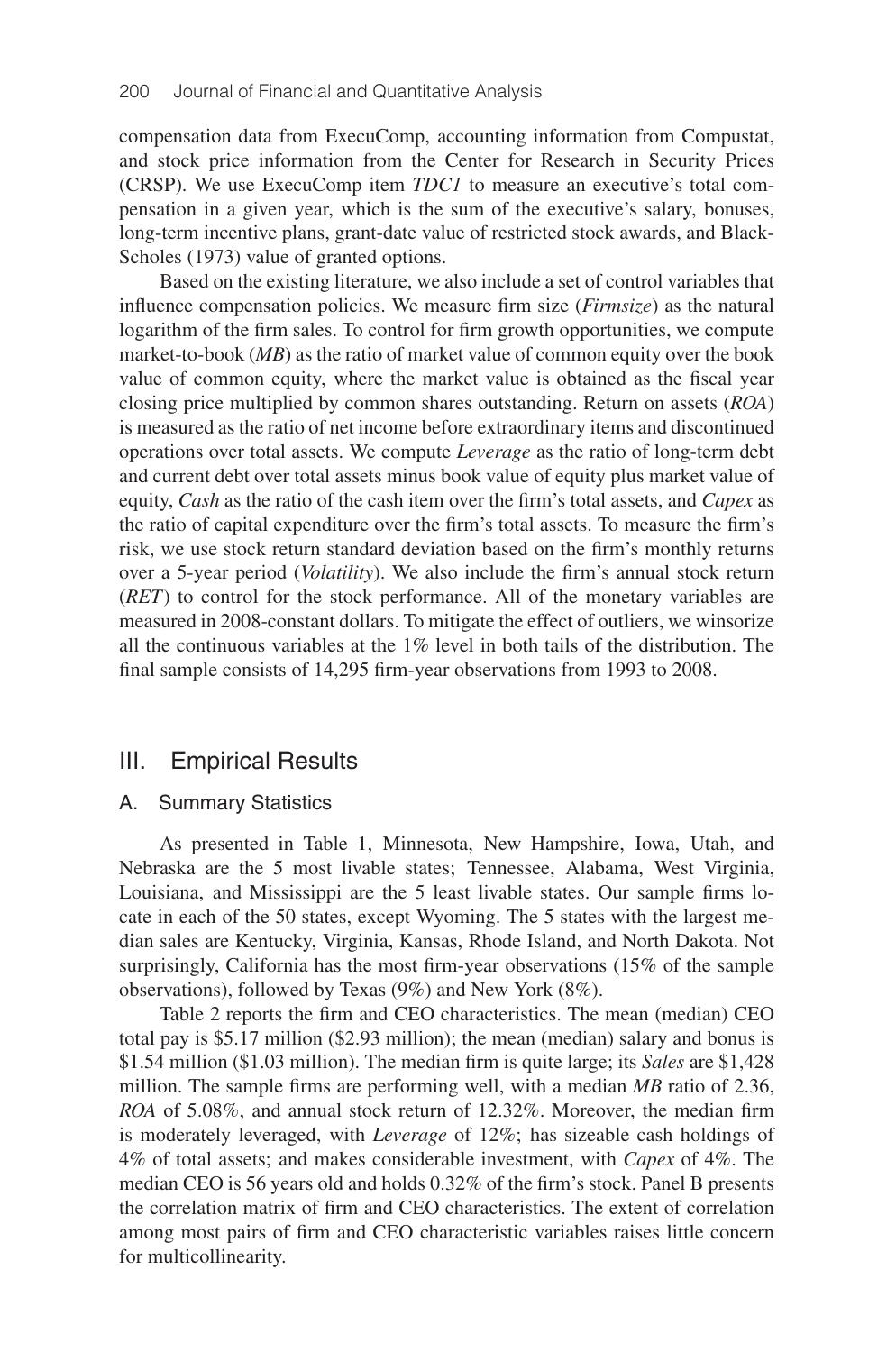# TABLE 1 State Ranking and CEO Compensation

Table 1 reports the compensation for executives in states with different livability rankings. The sample consists of 14,295 firm-year observations based on CRSP/Compustat/ExecuComp merged data from 1993 to 2008. The livability ranking is published by Morgan Quitno at the end of every year. The ranking scales from 1 to 50, with 1 meaning "most livable" and 50<br>"least livable." *Average Rank* is based on the average Morgan Quitno ranking of each state during Pay is the variable TDC1 in ExecuComp, which consists of salary, bonus, value of restricted stock granted, value of options granted (using Black-Scholes (1973)), long-term incentive payouts, and other compensation. Sales is from Compustat. The compensation and sales are in 2008 dollars. "—" indicates no observations.

|                |                   |                 | CEO Total Pay (\$M) | Sales (\$M)    |                          |              |
|----------------|-------------------|-----------------|---------------------|----------------|--------------------------|--------------|
|                |                   |                 |                     |                |                          | No. of Firm- |
| Average Rank   | <b>State Name</b> | Mean            | Median              | Mean           | Median                   | Year Obs.    |
| 1              | Minnesota         | 4.65            | 2.95                | 5,626          | 1,616                    | 505          |
| $\overline{c}$ | New Hampshire     | 2.80            | 1.84                | 945            | 802                      | 26           |
| 3              | lowa              | 2.61            | 1.69                | 1,795          | 1.120                    | 109          |
| 4              | Utah              | 2.23            | 1.47                | 949            | 616                      | 69           |
| 5              | Nebraska          | 5.47            | 3.27                | 4.135          | 1.232                    | 63           |
| 6              | Kansas            | 7.62            | 5.10                | 6,908          | 3,288                    | 63           |
| $\overline{7}$ | Wisconsin         | 3.49            | 2.80                | 3,238          | 1,613                    | 345          |
| 8              | Virginia          | 6.86            | 3.78                | 8.058          | 3.908                    | 372          |
| 9              | Vermont           | 0.90            | 0.63                | 379            | 381                      | 17           |
| 10             | South Dakota      | 0.91            | 0.65                | 760            | 579                      | 20           |
| 11             | Connecticut       | 5.47            | 3.45                | 5,729          | 1,429                    | 346          |
| 12             | Massachusetts     | 4.78            | 2.89                | 2,395          | 810                      | 584          |
| 13             | Colorado          | 5.30            | 2.92                | 2,360          | 997                      | 197          |
| 14             | Wyoming           | $\qquad \qquad$ |                     |                | $\overline{\phantom{0}}$ | 0            |
| 15             | New Jersey        | 5.54            | 3.45                | 6,329          | 1,487                    | 440          |
| 16             | North Dakota      | 2.44            | 2.66                | 2,818          | 2,608                    | 8            |
| 17             | Idaho             | 2.82            | 1.60                | 1,467          | 725                      | 65           |
| 18             | Maine             | 5.60            | 2.80                | 1.028          | 591                      | 19           |
| 19             | Maryland          | 5.92            | 3.86                | 5,178          | 1,384                    | 165          |
| 20             | Oregon            | 2.99            | 2.12                | 1.771          | 586                      | 180          |
| 21             | Delaware          | 5.53            | 4.64                | 14,696         | 1,065                    | 42           |
| 22             | Washington        | 3.42            | 2.13                | 7,963          | 1,942                    | 229          |
| 23             | Indiana           | 4.25            | 2.07                | 3,904          | 1,261                    | 186          |
| 24             | Missouri          | 3.54            | 2.21                | 3,107          | 1,734                    | 321          |
| 25             | Montana           | 2.10            | 1.69                | 543            | 346                      | 12           |
| 26             | Hawaii            | 2.35            | 2.20                | 1,465          | 1,608                    | 40           |
| 27             | Nevada            | 3.29            | 1.83                | 1,273          | 924                      | 102          |
| 28             | Illinois          | 4.87            | 3.40                | 7.362          | 2.316                    | 843          |
| 29             | Ohio              | 4.17            | 2.74                | 5,894          | 2,032                    | 784          |
| 30             | Rhode Island      | 5.52            | 2.69                | 8,656          | 3,226                    | 57           |
| 31             | Alaska            | 1.61            | 1.40                | 398            | 420                      | 11           |
| 32             | Michigan          | 4.75            | 2.67                | 7,387          | 2,235                    | 382          |
| 33             | Pennsylvania      | 5.23            | 3.09                | 4,617          | 1,934                    | 653          |
| 34             | California        | 5.80            | 2.99                | 3,710          | 779                      | 2,188        |
| 35             | Texas             | 5.51            | 3.09                | 6.132          | 1.513                    | 1,286        |
| 36             | Arizona           | 4.48            | 3.22                | 2,362          | 998                      | 153          |
| 37             | Georgia           | 4.73            | 2.57                | 6,000          | 1,477                    | 422          |
| 38             | New York          | 8.28            | 4.59                | 8,889          | 2,325                    | 1,209        |
| 39             | North Carolina    | 4.18            | 2.56                | 5,168          | 2,074                    | 349          |
| 40             | Oklahoma          | 3.74            | 2.20                | 3,102          | 1,124                    | 115          |
| 41             | Florida           | 5.03            | 3.73                | 3,869          | 1,545                    | 443          |
| 42             | Arkansas          | 4.34            | 1.62                | 13,438         | 2,348                    | 122          |
| 43             | South Carolina    | 2.67            | 2.31                | 1,732          | 1,280                    | 78           |
| 44             | Kentucky          | 7.20            | 5.58                |                | 4,680                    | 92           |
| 45             | New Mexico        | 1.63            | 1.47                | 6,178<br>1.647 | 1.464                    | 13           |
| 46             | Tennessee         | 3.96            | 2.86                | 4,421          | 1,433                    | 265          |
| 47             |                   |                 |                     |                |                          | 117          |
| 48             | Alabama           | 4.32            | 2.18<br>1.30        | 1,465          | 831                      | 11           |
| 49             | West Virginia     | 1.33            |                     | 331            | 314                      | 128          |
|                | Louisiana         | 3.27            | 1.84                | 1,829          | 934                      |              |
| 50             | Mississippi       | 1.84            | 1.17                | 601            | 488                      | 49           |

### B. State Livability Ranking and CEO Compensation

In this section, we implement a multivariate test on the effect of livability on CEO pay. In particular, we estimate the following lead-lag ordinary least squares (OLS) regression: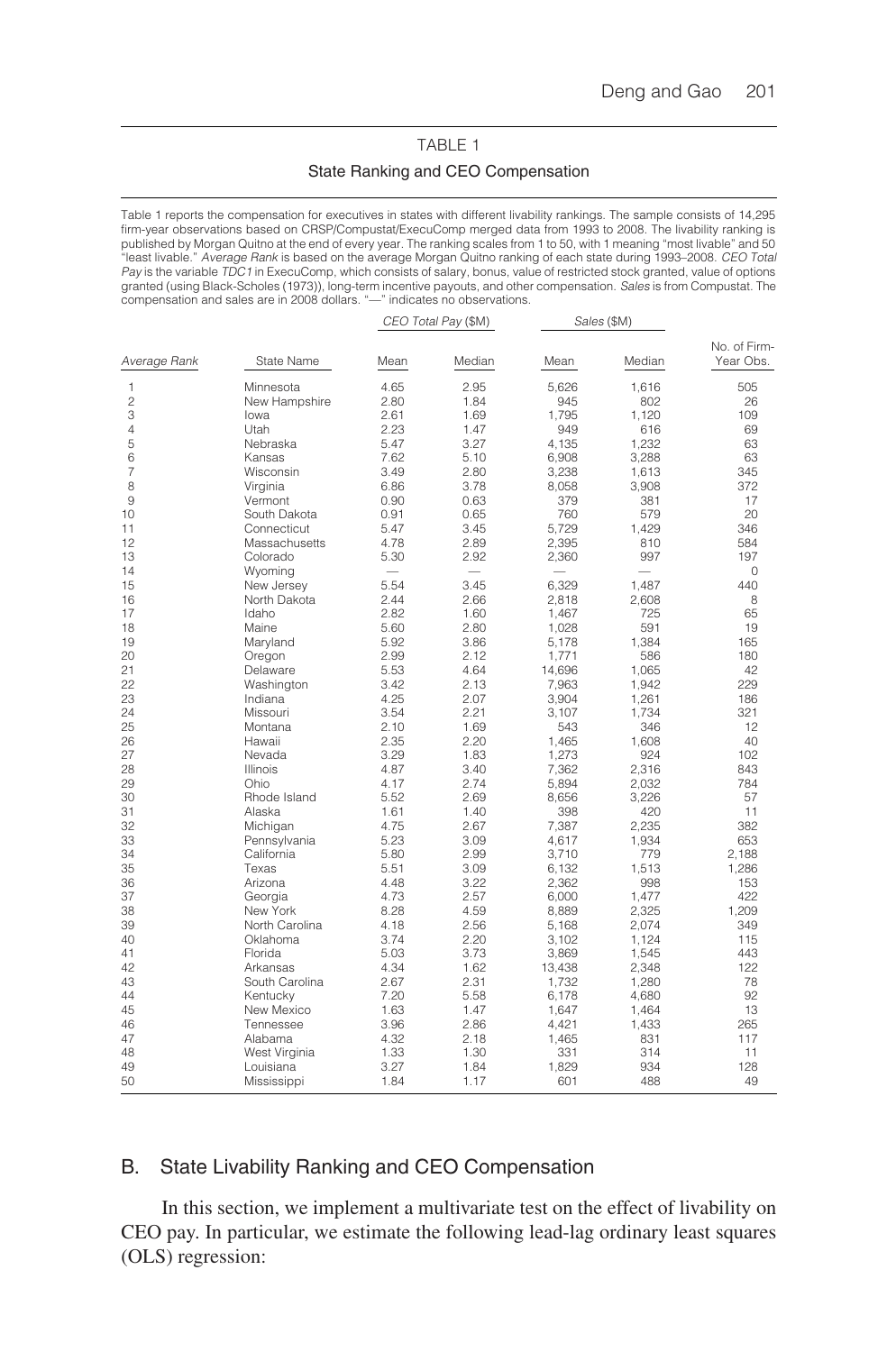### TABLE 2

### Summary Statistics of Sample Firms

The sample consists of 14,295 firm-year observations based on CRSP/Compustat/ExecuComp merged data from 1993 to 2008. Total Pay is the variable TDC1 in ExecuComp, which consists of salary, bonus, value of restricted stock granted, value of options granted (using Black-Scholes (1973)), long-term incentive payouts, and other compensation. Salary and Bonus are the variables salary and bonus in ExecuComp, respectively. Here, Firmsize is the natural logarithm of total sales from Compustat; Volatility is the standard deviation of monthly stock return for the prior 60 months; RET is the buy-andhold return on the firm's stock for the prior 12 months; ROA is net income before extraordinary items and discontinued operations divided by the total assets; MB equals market value of equity divided by book value of equity, where the market value is obtained as fiscal year closing price multiplied by common shares outstanding; Cash is the ratio of cash items over total assets; Leverage is defined as the sum of current liabilities and long-term debt divided by total assets minus book value of equity plus market value of equity; Capex is the ratio of capital expenditures over total assets; CEO Age is the age of the executive from ExecuComp; and Ownership is the ratio of shares excluding options owned by the executives over shares outstanding. All the dollar-value variables are measured in 2008-constant dollars. Correlations with an absolute value greater than 0.02 are significant at the 5% level.

Panel A. Descriptive Statistics of Firm Characteristics

| Variables                                            |         | N       |         | Mean    | Std     |         | P <sub>25</sub> |         | Median  |      | P75   |
|------------------------------------------------------|---------|---------|---------|---------|---------|---------|-----------------|---------|---------|------|-------|
| Total Pay (\$M)                                      |         | 14.295  |         | 5.17    | 6.44    |         | 1.43            |         | 2.93    |      | 6.04  |
| Salary (\$M)                                         |         | 14,295  |         | 0.78    | 0.37    |         | 0.52            |         | 0.73    |      | 1.00  |
| Bonus (\$M)                                          |         | 14,295  |         | 0.76    | 1.80    |         | 0.00            |         | 0.30    |      | 0.89  |
| Sales (\$M)                                          |         | 14,295  |         | 5,240   | 10,786  |         | 555             |         | 1,428   |      | 4,390 |
| Firmsize                                             |         | 14.295  |         | 7.35    | 1.62    |         | 6.32            |         | 7.26    |      | 8.39  |
| Volatility (%)                                       |         | 14.295  |         | 12.14   | 5.77    |         | 8.02            |         | 10.70   |      | 14.77 |
| RET (%)                                              |         | 14,295  |         | 19.34   | 49.23   |         | $-9.41$         |         | 12.32   |      | 36.61 |
| $ROA$ $%$                                            |         | 14,295  |         | 4.88    | 8.71    |         | 2.07            |         | 5.08    |      | 9.00  |
| MВ                                                   |         | 14,295  |         | 3.27    | 3.21    |         | 1.61            |         | 2.36    |      | 3.83  |
| Cash                                                 |         | 14,295  |         | 0.09    | 0.11    |         | 0.02            |         | 0.04    |      | 0.12  |
| Leverage                                             |         | 14.295  |         | 0.15    | 0.14    |         | 0.03            |         | 0.12    |      | 0.24  |
| Capex                                                |         | 14,295  |         | 0.06    | 0.05    |         | 0.02            |         | 0.04    |      | 0.07  |
| CEO Age                                              |         | 14.295  |         | 55.65   | 7.24    |         | 51.00           |         | 56.00   |      | 60.00 |
| Ownership (%)                                        |         | 14,295  |         | 2.51    | 5.81    |         | 0.09            |         | 0.32    |      | 1.47  |
| Panel B. Correlation Matrix of Explanatory Variables |         |         |         |         |         |         |                 |         |         |      |       |
| Variables                                            |         | 2       | 3       | 4       | 5       | 6       | $\overline{7}$  | 8       | 9       | 10   | 11    |
| 1. Rank                                              | 1.00    |         |         |         |         |         |                 |         |         |      |       |
| 2. Firmsize                                          | 0.00    | 1.00    |         |         |         |         |                 |         |         |      |       |
| 3. Volatility                                        | 0.06    | $-0.44$ | 1.00    |         |         |         |                 |         |         |      |       |
| 4. RET                                               | 0.02    | $-0.06$ | 0.09    | 1.00    |         |         |                 |         |         |      |       |
| 5. ROA                                               | $-0.02$ | 0.18    | $-0.31$ | 0.20    | 1.00    |         |                 |         |         |      |       |
| 6. MB                                                | $-0.01$ | $-0.02$ | 0.10    | 0.31    | 0.26    | 1.00    |                 |         |         |      |       |
| 7. Cash                                              | $-0.02$ | $-0.35$ | 0.42    | 0.13    | 0.00    | 0.23    | 1.00            |         |         |      |       |
| 8. Leverage                                          | 0.02    | 0.18    | $-0.11$ | $-0.19$ | $-0.30$ | $-0.30$ | $-0.39$         | 1.00    |         |      |       |
| 9. Capex                                             | 0.06    | $-0.04$ | 0.02    | 0.03    | 0.13    | 0.07    | $-0.08$         | $-0.06$ | 1.00    |      |       |
| 10. CEO Age                                          | 0.01    | 0.12    | $-0.20$ | $-0.04$ | 0.06    | $-0.09$ | $-0.13$         | 0.05    | $-0.02$ | 1.00 |       |
| 11. Ownership                                        | 0.02    | $-0.16$ | 0.10    | 0.06    | 0.08    | 0.07    | 0.09            | $-0.11$ | 0.06    | 0.13 | 1.00  |

$$
(1) \quad \ln(CEO\,\,Pav)_H
$$

(1) 
$$
\ln(CEO\ Pay)_{it} = \alpha + \beta_1 Rank_{it-1} + \beta_2 Firmsize_{it-1} + \beta_3 Volatility_{it-1} + \beta_4 RET_{it-1} + \beta_5 ROA_{it-1} + \beta_6 MB_{it-1} + \beta_7 Cash_{it-1} + \beta_8 Leverage_{it-1} + \beta_9 Capex_{it-1} + \beta_{10} CEO\ Age_{it-1} + \beta_{11} Ownership_{it-1} + Year fixed effects + Industry fixed effects.
$$

The dependent variable is the natural logarithm of CEO total pay or other pay measures. *Rank* is the Morgan Quitno ranking for the livability for each state scaled by 50. In Morgan Quitno ranking, the most livable state is ranked as 1, while the least attractive one is ranked as 50. Therefore, *Rank* ranges from 0 to 1, with 0 meaning most livable and 1 least livable. It is worth noting that livability in each state can be largely regarded as exogenous to the company itself, as it is difficult for a firm to influence the geographic desirability of the state.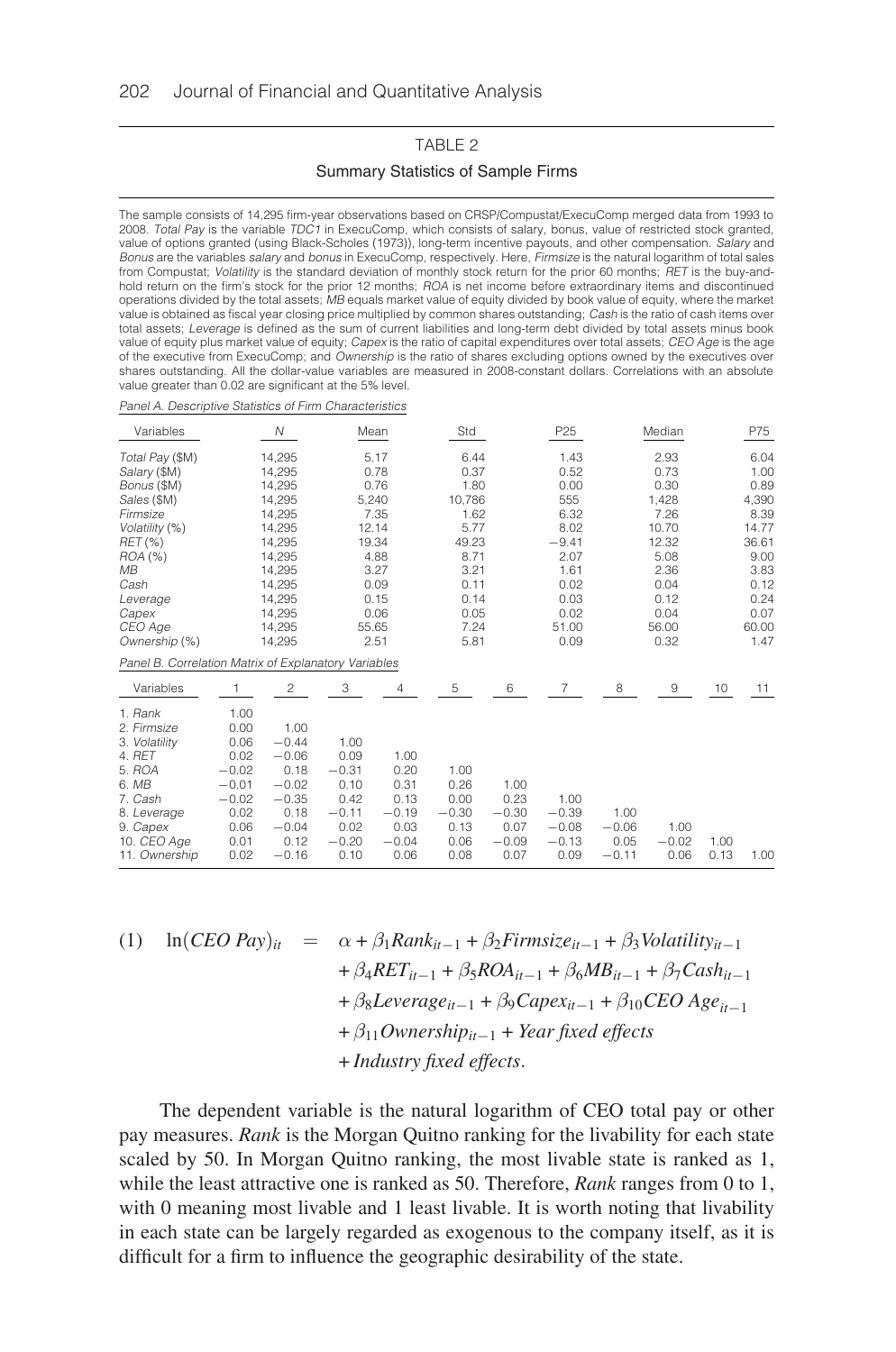We also control for a set of firm and CEO characteristics, including firm size, performance, growth potential, risk, availability of cash, investment, CEO age, and CEO ownership. Fama and French's (1997) 48 industry dummy variables and year dummy variables are included to control for industry and time variation in executive pay schemes. Throughout the entire empirical test, *p*-values are computed based on robust standard errors.

Table 3 indicates a significant and positive association between the livability ranking and CEO compensation, indicating that companies located in less livable states pay higher compensation to CEOs than companies in more livable states. In Column 1, we only include *Rank* as the independent variable. The coefficient of *Rank* is 0.127 and is significant at the 1% level. We further control for industry and year fixed effects in Column 2; the coefficient of *Rank* is 0.151, and its significance remains at the 1% level. In Column 3, we include *Firmsize* as an additional independent variable. The coefficient of *Rank* is 0.148 and significant

#### TABLE 3

#### The Existence of a Pay Premium for Quality of Life

The sample consists of 14,295 firm-year observations based on CRSP/Compustat/ExecuComp merged data from 1993 to<br>2008. *Total Pay* is the variable *TDC1* in ExecuComp, which consists of salary, bonus, value of restricted st value of options granted (using Black-Scholes (1973)), long-term incentive payouts, and other compensation; Rank is the state-level livability ranking published by Morgan Quitno at the end of every year scaled by 50 and ranges from 0 to 1,<br>with 0 meaning "most livable" and 1 "least livable." The definitions of all other controls are the sam dummy variables are constructed based on the Fama and French (1997) 48 industries. Corresponding p-values from robust standard errors are reported in parentheses. \*\*\*, \*\*, and \* denote statistical significance at the 1%, 5%, and 10% levels, respectively.

|                                                                  | In(Total Pay)         |                       |                       |                       |                        |                        |  |  |  |
|------------------------------------------------------------------|-----------------------|-----------------------|-----------------------|-----------------------|------------------------|------------------------|--|--|--|
| Variables                                                        | 1                     | 2                     | 3                     | 4                     | 5                      | 6                      |  |  |  |
| Rank                                                             | $0.127***$<br>(0.001) | $0.151***$<br>(0.000) | $0.148***$<br>(0.000) | $0.120***$<br>(0.000) | $0.124***$<br>(0.000)  | $0.152*$<br>(0.076)    |  |  |  |
| Firmsize                                                         |                       |                       | $0.411***$<br>(0.000) | $0.431***$<br>(0.000) | $0.416***$<br>(0.000)  | $0.433***$<br>(0.000)  |  |  |  |
| Volatility                                                       |                       |                       |                       | $1.365***$<br>(0.000) | $1.597***$<br>(0.000)  | $1.634***$<br>(0.000)  |  |  |  |
| <b>RET</b>                                                       |                       |                       |                       | $0.173***$<br>(0.000) | $0.176***$<br>(0.000)  | $0.164***$<br>(0.000)  |  |  |  |
| <b>ROA</b>                                                       |                       |                       |                       | $-0.057$<br>(0.679)   | 0.099<br>(0.463)       | $0.802***$<br>(0.000)  |  |  |  |
| MB                                                               |                       |                       |                       | $0.033***$<br>(0.000) | $0.033***$<br>(0.000)  | $0.034***$<br>(0.000)  |  |  |  |
| Cash                                                             |                       |                       |                       | 0.114<br>(0.403)      | 0.143<br>(0.286)       | 0.164<br>(0.202)       |  |  |  |
| Leverage                                                         |                       |                       |                       | $-0.070$<br>(0.323)   | $-0.124*$<br>(0.080)   | $-0.372***$<br>(0.000) |  |  |  |
| Capex                                                            |                       |                       |                       | $-0.303$<br>(0.112)   | $-0.188$<br>(0.318)    | 0.260<br>(0.164)       |  |  |  |
| CEO Age                                                          |                       |                       |                       |                       | $0.003**$<br>(0.013)   | $0.003**$<br>(0.033)   |  |  |  |
| Ownership                                                        |                       |                       |                       |                       | $-2.844***$<br>(0.000) | $-2.621***$<br>(0.000) |  |  |  |
| Constant                                                         | 7.925***<br>(0.000)   | 8.275***<br>(0.000)   | 4.849***<br>(0.000)   | 4.364***<br>(0.000)   | 4.333***<br>(0.000)    | $4.039***$<br>(0.000)  |  |  |  |
| Year fixed effect<br>Industry fixed effect<br>State fixed effect | No<br>No<br>No        | Yes<br>Yes<br>No      | Yes<br>Yes<br>No      | Yes<br>Yes<br>No      | Yes<br>Yes<br>No       | Yes<br>Yes<br>Yes      |  |  |  |
| No. of obs.<br>Adj. $R^2$                                        | 14,295<br>0.1%        | 14,295<br>6%          | 14,295<br>34%         | 14.295<br>36%         | 14.295<br>38%          | 14,295<br>42%          |  |  |  |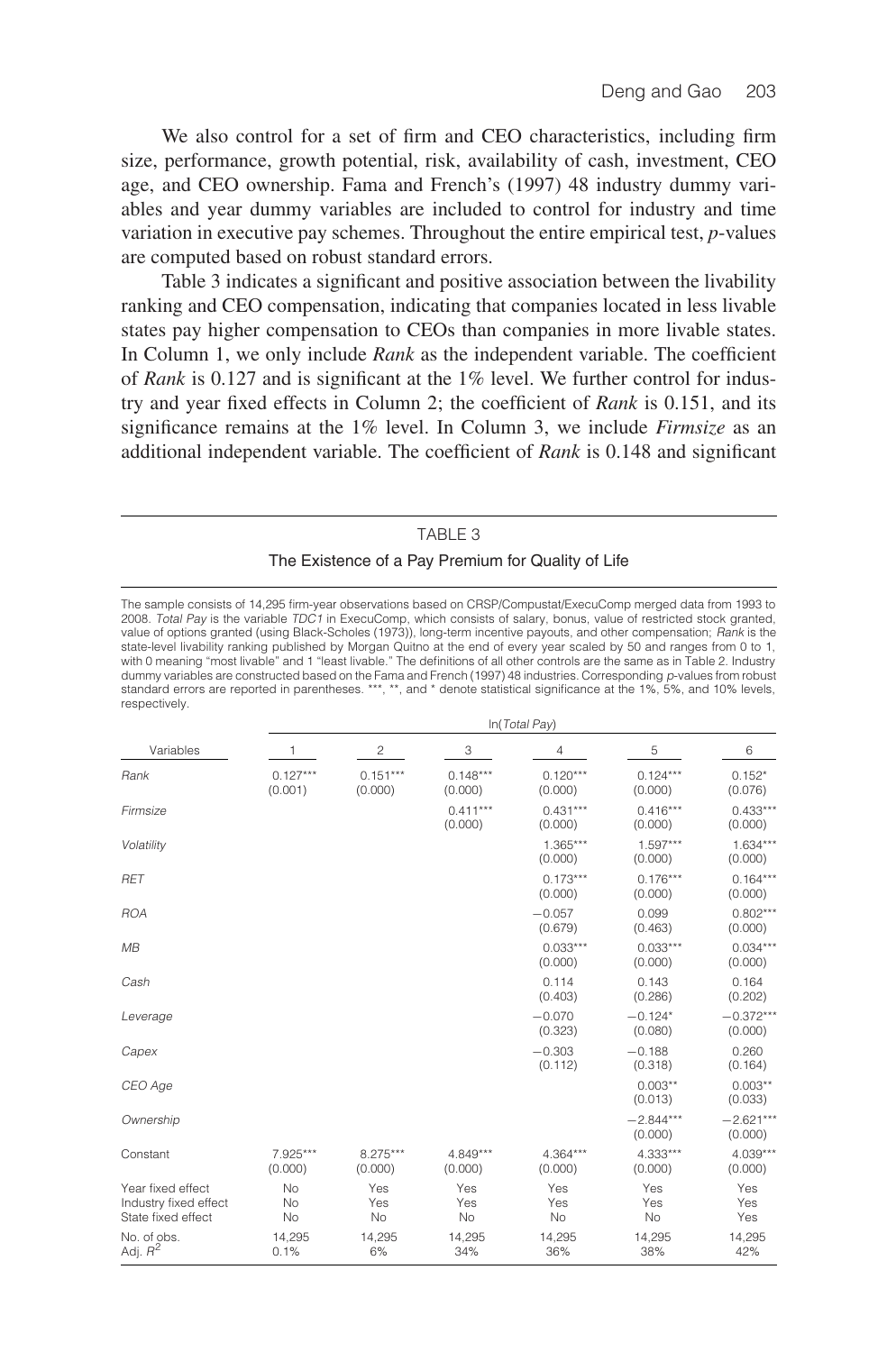at the 1% level. The result is also economically important: Firms in the 10 least livable states pay 12% higher compensation to CEOs than the firms in the 10 most livable states. $<sup>1</sup>$ </sup>

In Column 4 of Table 3, we introduce other firm characteristics that are commonly used to explain CEO pay, including firm operating and stock performance, firm risk, investment, and leverage (see, e.g., Core, Holthausen, and Larcker (1999)). The coefficient on livability ranking is 0.120 and is significant at the 1% level, suggesting that a firm in the 10 least livable states pays 10% higher compensation to CEOs relative to the firms in the 10 most livable states, after controlling for firm characteristics.

We further control for CEO age and ownership in Column 5 of Table 3, and the coefficient of *Rank* is 0.124 and significant at the 1% level. An extreme interpretation of this coefficient is that CEOs working in the least pleasant state (Mississippi) are paid 12.4% more than the CEOs in the most pleasant state (Minnesota). In Column 6, we include the state fixed effects to control for the unobserved geographic heterogeneity that may influence CEO compensation. The coefficient of *Rank* is significantly positive. Given the inclusion of state fixed effects, the interpretation of the results is that firms in a state that experiences a downgrade in its ranking tend to increase their CEO compensation.

The coefficients of control variables are generally similar to those in the existing literature (e.g., Core et al. (1999)). A CEO receives higher total compensation in larger firms, in better-performing firms, in riskier firms, and in firms with less leverage. Also, older CEOs get paid more. Consistent with the argument that higher ownership is a substitute for annual compensation, we find that CEOs with higher ownership receive less annual pay.

To further assess the robustness of the pay premium for quality of life, we perform several adjustments in measuring CEO compensation. First, in Column 1 of Table 4, we examine the effect of livability on the CEO's salary and bonus. The coefficient on the livability rank is still positive and significant at the 1% level. In Column 2, we use ExecuComp item *TDC2* to measure the CEOs' compensation. Item *TDC2* is the same as *TDC1* except it replaces the value of options granted with the value of options exercised during the year. Kaplan and Rauh (2010) suggest that *TDC2* measures the ex post pay level and *TDC1* captures the ex ante pay. The coefficient of *Rank* is 0.092 and significant at the 1% level.

A location with a good natural environment tends to have a higher cost of living, which may lead to high levels of executive compensation. This possibility may work against us finding a negative relation between natural environment and executive compensation. As shown in the Appendix, the cost of living has already been incorporated as a factor in the Morgan Quitno ranking. To avoid controlling for cost of living twice, we do not include cost of living in our baseline regressions in Table 3. However, it is still important to examine the extent to which our results are affected by the cost of living. For this purpose, we adjust the CEO total pay to the corresponding cost of living, using the city of Los Angeles as the benchmark.

<sup>1</sup>Suppose the average livability ranking for the 10 most livable states is 5, and for the 10 least livable states it is 45. Then we obtain  $0.148 \times (45 - 5)/50 = 12\%$ .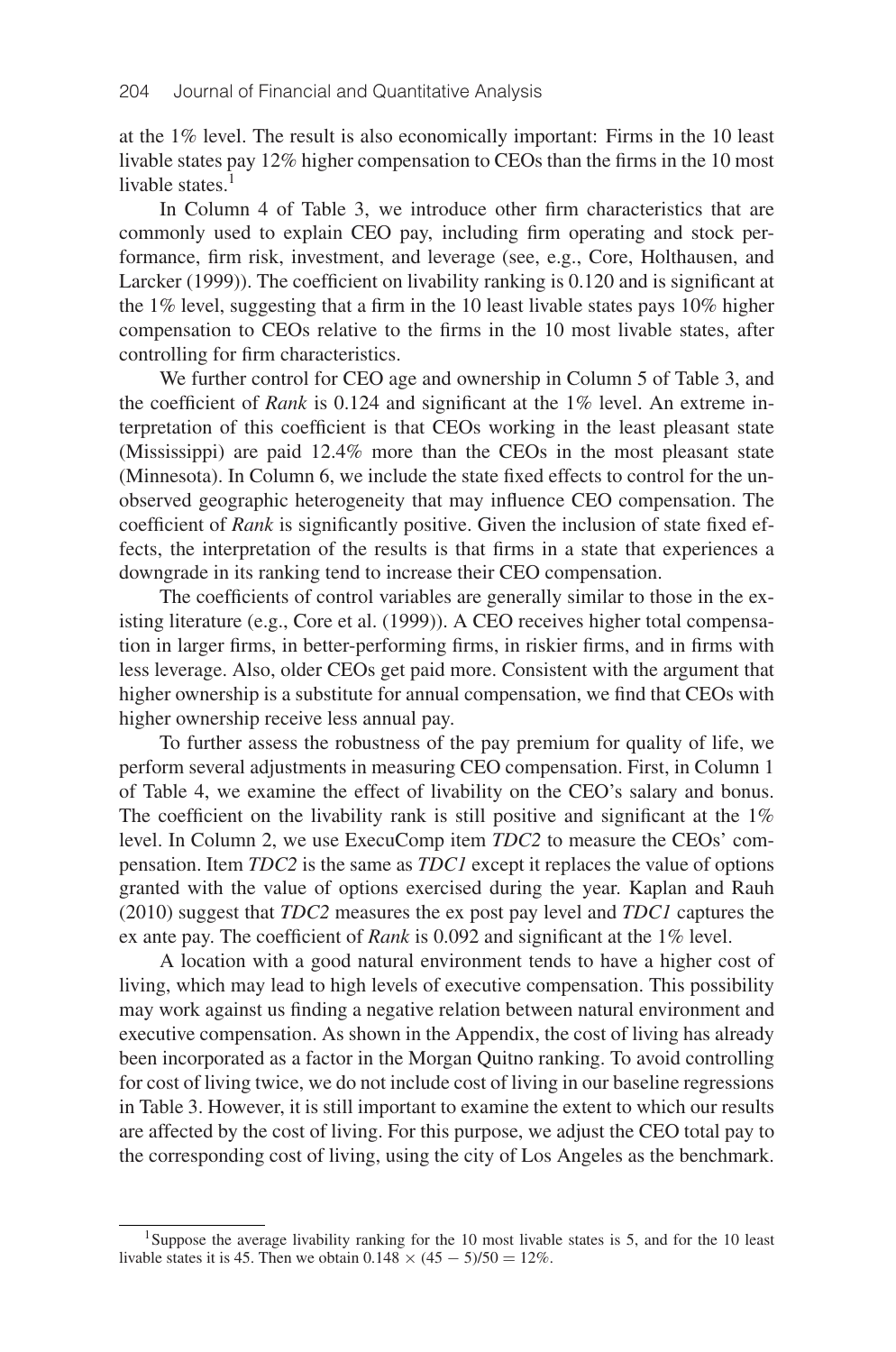### TABLE 4

#### The Existence of a Pay Premium for Quality of Life: Different Measures of Pay

The sample consists of 14,295 firm-year observations based on CRSP/Compustat/ExecuComp merged data from 1993 to 2008. Ex Post Pay is item TDC2 in ExecuComp; TDC2 is the same as TDC1 except it replaces the value of options granted with the value of options exercised during the year; Cost-of-Living-Adjusted Pay is Total Pay adjusted for the cost of living of the headquarters-located city using the city of Los Angeles as the benchmark, which is equal to [Total Pay  $\times$  (Los Angeles' Cost of Living / City's Cost of Living)]; Tax-Adjusted Pay is computed as [Total Pay × (1 – State Income Tax)], where State Income Tax is the highest bracket of the state income tax; and Rank is the state-level livability ranking published by Morgan Quitno at the end of every year scaled by 50 and ranges from 0 to 1, with 0 meaning "most livable" and 1 "least livable." The definitions of all other controls are the same as in Table 2. Industry dummy variables are constructed based on the Fama and French (1997) 48 industries. Corresponding *p*-values from robust standard errors are reported in parentheses.<br>\*\*\*, \*\*, and \* denote statistical significance at the 1%, 5%, and 10% levels, respectively.

|                       | $In(Salary +$<br>Bonus) | In(Ex Post Pay) | In(Cost-of-Living-<br>Adjusted Pay) | $In (Tax-$<br>Adjusted Pay) | In(Total Pay)         |
|-----------------------|-------------------------|-----------------|-------------------------------------|-----------------------------|-----------------------|
| Variables             | 1                       | $\overline{c}$  | 3                                   | 4                           | 5                     |
| Rank                  | $0.070***$              | $0.092***$      | $0.228***$                          | $0.140***$                  | $0.169***$            |
|                       | (0.001)                 | (0.008)         | (0.000)                             | (0.000)                     | (0.000)               |
| Cost of Living        |                         |                 |                                     |                             | $0.003***$<br>(0.000) |
| State Income Tax      |                         |                 |                                     |                             | 0.424<br>(0.121)      |
| Firmsize              | $0.250***$              | $0.382***$      | $0.409***$                          | $0.422***$                  | $0.412***$            |
|                       | (0.000)                 | (0.000)         | (0.000)                             | (0.000)                     | (0.000)               |
| Volatility            | $-0.366**$              | 0.362           | $1.432***$                          | $1.410***$                  | $1.540***$            |
|                       | (0.014)                 | (0.107)         | (0.000)                             | (0.000)                     | (0.000)               |
| <b>RET</b>            | $0.101***$              | $0.314***$      | $0.184***$                          | $0.184***$                  | $0.182***$            |
|                       | (0.000)                 | (0.000)         | (0.000)                             | (0.000)                     | (0.000)               |
| <b>ROA</b>            | 0.044                   | $0.658***$      | 0.220                               | $-0.008$                    | 0.143                 |
|                       | (0.693)                 | (0.000)         | (0.106)                             | (0.944)                     | (0.292)               |
| MB                    | 0.003                   | $0.039***$      | $0.031***$                          | $0.031***$                  | $0.033***$            |
|                       | (0.388)                 | (0.000)         | (0.000)                             | (0.000)                     | (0.000)               |
| Cash                  | $-0.229*$               | $0.253*$        | $-0.003$                            | $0.344***$                  | 0.061                 |
|                       | (0.055)                 | (0.076)         | (0.983)                             | (0.000)                     | (0.642)               |
| Leverage              | 0.098                   | $-0.085$        | $-0.106$                            | $-0.140**$                  | $-0.095$              |
|                       | (0.147)                 | (0.276)         | (0.130)                             | (0.030)                     | (0.176)               |
| Capex                 | $-0.519***$             | $-0.206$        | $-0.074$                            | $-0.223$                    | $-0.088$              |
|                       | (0.003)                 | (0.346)         | (0.697)                             | (0.195)                     | (0.641)               |
| CEO Age               | $0.009***$              | $0.013***$      | $0.002*$                            | $0.002*$                    | $0.003**$             |
|                       | (0.000)                 | (0.000)         | (0.068)                             | (0.095)                     | (0.029)               |
| Ownership             | $-1.130***$             | $-2.615***$     | $-2.751***$                         | $-2.649***$                 | $-2.829***$           |
|                       | (0.000)                 | (0.000)         | (0.000)                             | (0.000)                     | (0.000)               |
| Constant              | $4.829***$              | $4.203***$      | $4.210***$                          | $4.267***$                  | $3.757***$            |
|                       | (0.000)                 | (0.000)         | (0.000)                             | (0.000)                     | (0.000)               |
| Year fixed effect     | Yes                     | Yes             | Yes                                 | Yes                         | Yes                   |
| Industry fixed effect | Yes                     | Yes             | Yes                                 | Yes                         | Yes                   |
| No. of obs.           | 14,224                  | 14,280          | 14,251                              | 14,295                      | 14,295                |
| Adj. $R^2$            | 28%                     | 34%             | 41%                                 | 46%                         | 39%                   |

In particular, *Cost-of-Living-Adjusted Pay* is computed as [*Total Pay* × (*Los Angeles' Cost of Living* / *City's Cost of Living*)].2

Based on *Cost-of-Living-Adjusted Pay* as the dependent variable in Column 3 of Table 4, the coefficient of *Rank* is 0.228 and is significant at the 1% level. This result implies that firms in the 10 least livable states pay 18% higher cost-ofliving-adjusted compensation than the firms in the 10 most livable states. Notably, the magnitude of *Rank* is around 2 times bigger after adjusting for cost of living

<sup>&</sup>lt;sup>2</sup>The city-level cost of living data is from the Council for Community and Economic Research (http://www.coli.org).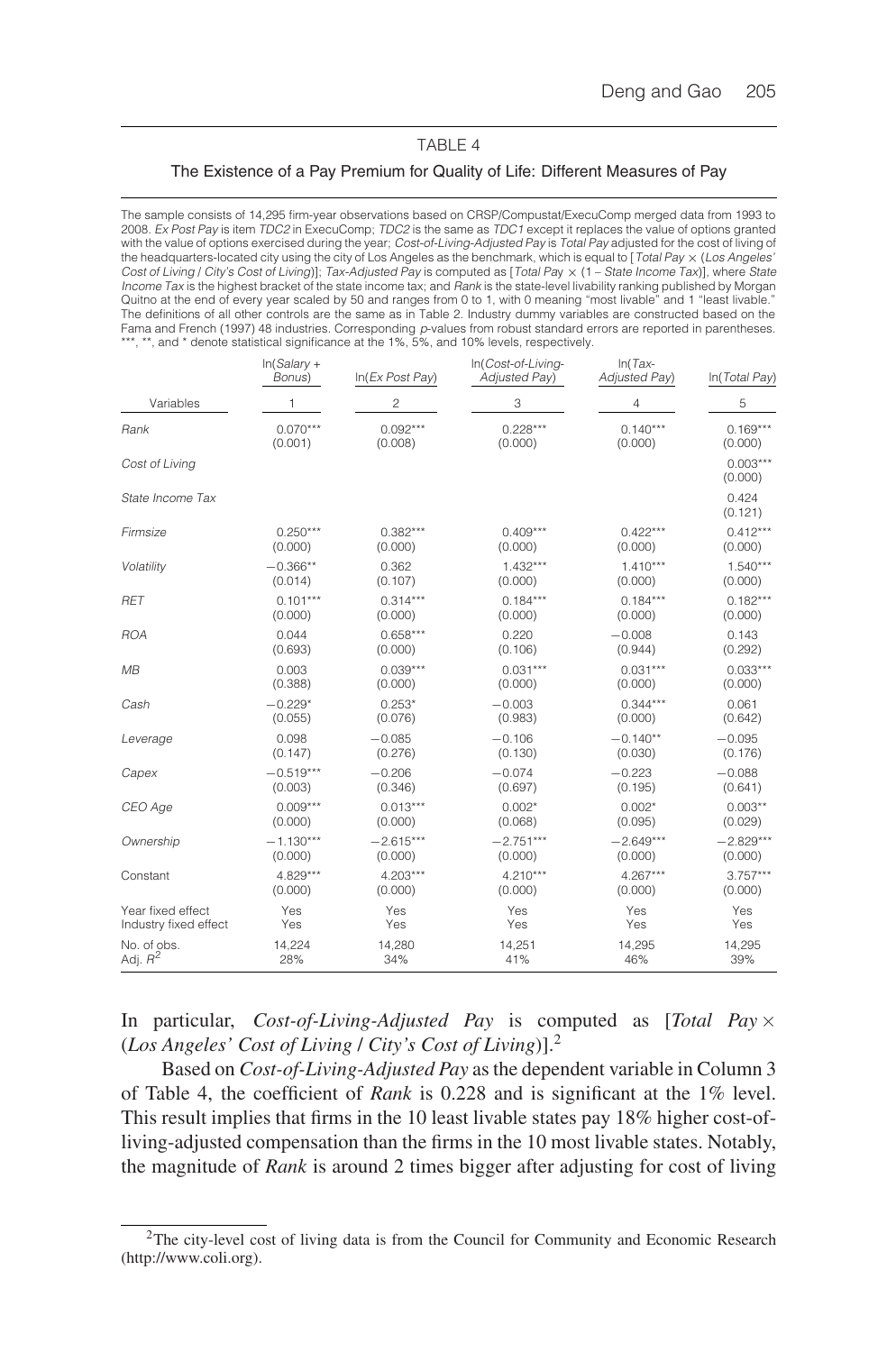directly, which is consistent with the view that the cost of living may lead to underestimation of the substitute effect of natural environment on monetary CEO pay.

Moreover, state-level income tax is a negative factor in the Morgan Quitno ranking, and income tax may be positively associated with before-tax CEO pay. In other words, our results of pay premium for quality of life can be driven largely by income tax. To examine this possibility, we define *Tax-Adjusted Pay* as [*Total Pay*  $\times$  (1 – *State Income Tax*)], where we apply the highest bracket of the state income tax rate. $3$  Even though we cannot observe the actual income tax paid by CEOs, the tax-adjusted pay variable should be a reasonable estimation for the CEO's compensation net of state-level income tax. Column 4 of Table 4 indicates a significantly positive association between *Rank* and tax-adjusted pay. The coefficient of *Rank* is 0.140, indicating an 11% after-tax pay premium of firms in the 10 least livable states over the firms in the 10 most livable states.

It is worth pointing out that the specifications of cost-of-living-adjusted pay and tax-adjusted pay force a unit slope coefficient on the cost of living and tax rate, respectively. These specifications may be problematic if a CEO saves a large amount of his income in one location and spends it in another location. To address this possibility, we directly include cost of living and income tax rate as 2 additional independent variables in Column 5 of Table 4. The coefficient of *Rank* is 0.169 and still significant at the 1% level. Not surprisingly, cost of living has a significantly positive coefficient (0.003), indicating that companies pay more to the CEO when the local cost of living is higher. Income tax rate also attracts a positive coefficient (0.424), although the coefficient is not statistically significant at the 10% level.<sup>4</sup> Those coefficients indicate that an increase in cost of living (state income tax) by 1 percentage point is associated with an increase in CEO pay by approximately  $0.3\%$  ( $0.4\%$ ).<sup>5</sup>

Overall, the pay premium for quality of life is robust after accounting for alternative measures of pay, cost of living, and income tax.

# C. Justifications of Quality-of-Life Premium

Once we identify a significant and robust CEO pay premium for quality of life, it is important to explore what drives this premium. To address these questions, we carry out additional analysis in this section.

If a poorly located firm faces more competition in the labor market, it needs to pay a higher premium to the CEO. Otherwise, the premium can be relatively smaller if the firm has stronger bargaining power in the labor market. We use 3 proxies to measure the firm's competitiveness in the managerial labor market:

 $3$ The information on state income tax is from the Federation of Tax Administrators (http://www .taxadmin.org).

<sup>&</sup>lt;sup>4</sup>As a robustness check, we construct a new state ranking by excluding the factors of cost of living and state & local tax (Factors 4 and 10 in the Appendix) from Morgan Quitno's ranking, and replacing *Rank* with this new state ranking in Column 5 of Table 4; our results are unchanged.

<sup>5</sup>The cost of living index from the Council for Community and Economic Research measures relative price levels among difference areas. The average for all participating areas equals 100, and each participant's index is defined as a percentage of the average for all areas. One percentage point of cost of living is 1.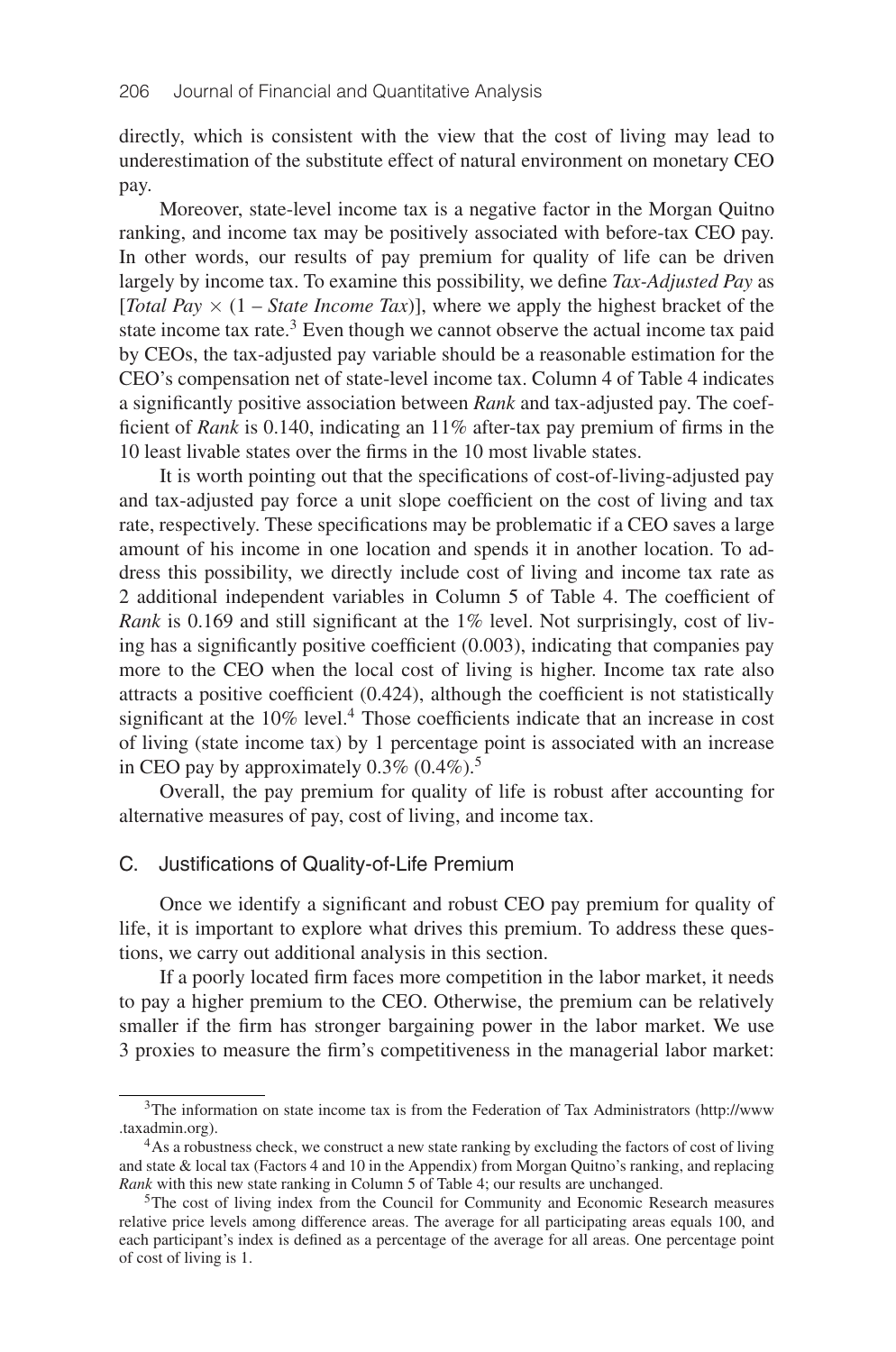firm size, firm age, and number of firms in the same industry outside the state. Chidambaran and Prabhala (2003) and Kalpathy (2009) suggest that firm size and firm age are positively associated with the firm's bargaining power in the labor market, as smaller firms and younger firms face tougher competition for managerial talents. Therefore, we expect that those firms will pay a higher premium in response to less attractive locations. Our third proxy is motivated by the literature of industry clusters (see, e.g., Almazan, De Motta, and Titman (2007) and Almazan, De Motta, Titman, and Uysal (2010)). If a large number of a firm's industry peers are located outside the state, it implies a high likelihood that the firm's CEO will be hired by its rivals in different states. In this case, the pay premium in response to a less desirable environment will be more important. In contrast, if a firm faces few industry peers, or if most of the peer firms cluster in the same state, geographic attractiveness will be of less importance because it is less likely for the CEO to move to other states.

The regression specification in Table 5 is similar to that in Table 3: ln(*Total Pay*) is the dependent variable, and *Rank* is the key independent variable. In Column 1 of Table 5, we define the *Small Firm* dummy variable, taking the value of 1 if firm size is below the sample median, and 0 otherwise. The coefficient of the interaction *Rank*  $\times$  *Small Firm* is 0.199 and is significant at the 1% level.

#### TABLE 5

### The Justification of a Pay Premium for Quality of Life

The sample consists of 14,295 firm-year observations based on CRSP/Compustat/ExecuComp merged data from 1993 to 2008. Total Pay is the variable TDC1 in ExecuComp, which consists of salary, bonus, value of restricted stock granted, value of options granted (using Black-Scholes (1973)), long-term incentive payouts, and other compensation; Rank is the state-level livability ranking published by Morgan Quitno at the end of every year, scaled by 50, and ranges from 0 to 1,<br>with 0 meaning "most livable" and 1 "least livable"; S*mall Firm* is a dummy variable taking the val median, where firm age is the number of years since the firm first appears in CRSP; Outside Rivals is a dummy variable, which equals 1 if the number of firms outside this state in the same industry is above the sample median, and 0 otherwise; Internal CEO is a dummy variable, taking the value of 1 if the CEO was promoted from inside the firm, and 0 otherwise; Retirement dummy variable equals 1 if the CEO reaches age 65 or above, and 0 otherwise. The definitions of all other controls are the same as in Table 2. Industry dummy variables are constructed based on the Fama and French (1997) 48 industries. Corresponding p-values from robust standard errors are reported in parentheses. \*\*\*, \*\*, and \* denote statistical significance at the 1%, 5%, and 10% levels, respectively.

ln(Total Pay)

|                              |                        |                       | $\mathbb{H}$ ( <i>I</i> Uldi Fdy) |                       |                       |
|------------------------------|------------------------|-----------------------|-----------------------------------|-----------------------|-----------------------|
| Variables                    |                        | 2                     | 3                                 | $\overline{4}$        | 5                     |
| Rank                         | 0.039<br>(0.390)       | $-0.011$<br>(0.769)   | 0.020<br>(0.599)                  | $0.186***$<br>(0.000) | $0.108***$<br>(0.001) |
| Small Firm                   | $-1.064***$<br>(0.000) |                       |                                   |                       |                       |
| $Rank \times Small$ Firm     | $0.199***$<br>(0.001)  |                       |                                   |                       |                       |
| Young Firm                   |                        | $-0.071**$<br>(0.041) |                                   |                       |                       |
| Rank $\times$ Young Firm     |                        | $0.268***$<br>(0.000) |                                   |                       |                       |
| Outside Rivals               |                        |                       | $-0.008$<br>(0.889)               |                       |                       |
| $Rank \times Outside$ Rivals |                        |                       | $0.095*$<br>(0.100)               |                       |                       |
| Internal CEO                 |                        |                       |                                   | $-0.025$<br>(0.486)   |                       |
| $Rank \times Internal$ CEO   |                        |                       |                                   | $-0.103*$<br>(0.078)  |                       |
|                              |                        |                       |                                   |                       |                       |

(continued on next page)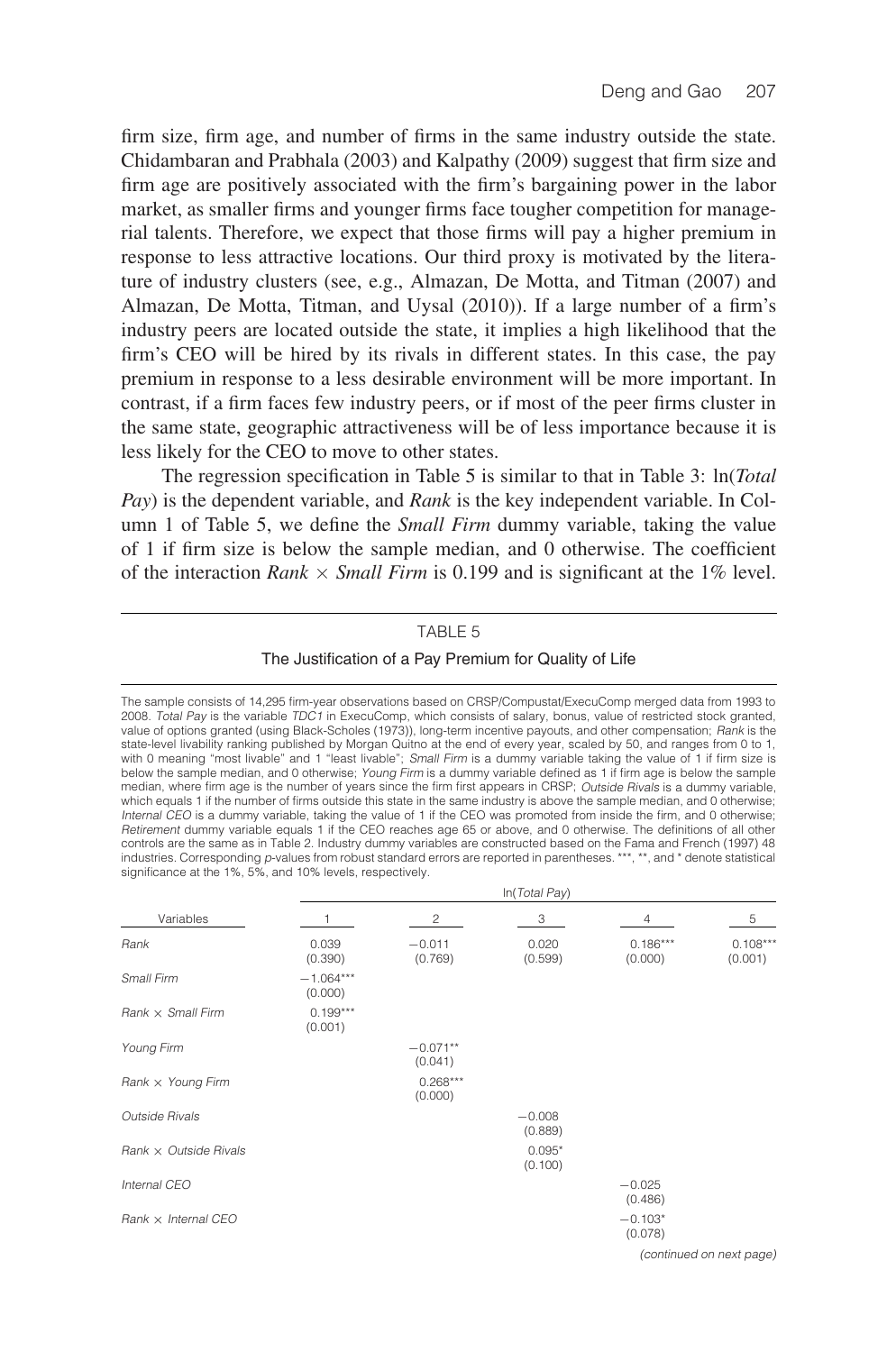|                          | In(Total Pay)         |                       |                       |                       |                       |  |  |  |  |
|--------------------------|-----------------------|-----------------------|-----------------------|-----------------------|-----------------------|--|--|--|--|
| Variables                | 1                     | $\overline{c}$        | 3                     | 4                     | 5                     |  |  |  |  |
| Retirement               |                       |                       |                       |                       | $-0.162**$<br>(0.020) |  |  |  |  |
| $Rank \times Retirement$ |                       |                       |                       |                       | $0.236**$<br>(0.028)  |  |  |  |  |
| Firmsize                 |                       | $0.422***$<br>(0.000) | $0.441***$<br>(0.000) | $0.416***$<br>(0.000) | $0.416***$<br>(0.000) |  |  |  |  |
| Volatility               | $-0.268$              | $1.437***$            | $1.840***$            | $1.548***$            | $1.522***$            |  |  |  |  |
|                          | (0.225)               | (0.000)               | (0.000)               | (0.000)               | (0.000)               |  |  |  |  |
| <b>RET</b>               | $0.157***$            | $0.175***$            | $0.159***$            | $0.177***$            | $0.176***$            |  |  |  |  |
|                          | (0.000)               | (0.000)               | (0.000)               | (0.000)               | (0.000)               |  |  |  |  |
| <b>ROA</b>               | $0.970***$            | 0.071                 | $0.828***$            | 0.095                 | 0.097                 |  |  |  |  |
|                          | (0.000)               | (0.599)               | (0.000)               | (0.481)               | (0.474)               |  |  |  |  |
| MB                       | $0.040***$            | $0.033***$            | $0.035***$            | $0.033***$            | $0.033***$            |  |  |  |  |
|                          | (0.000)               | (0.000)               | (0.000)               | (0.000)               | (0.000)               |  |  |  |  |
| Cash                     | $-0.414***$           | 0.177                 | $0.216*$              | 0.141                 | 0.136                 |  |  |  |  |
|                          | (0.001)               | (0.182)               | (0.094)               | (0.292)               | (0.308)               |  |  |  |  |
| Leverage                 | $0.294***$            | $-0.132*$             | $-0.405***$           | $-0.119*$             | $-0.124*$             |  |  |  |  |
|                          | (0.000)               | (0.061)               | (0.000)               | (0.092)               | (0.079)               |  |  |  |  |
| Capex                    | $-0.662***$           | $-0.189$              | 0.103                 | $-0.209$              | $-0.203$              |  |  |  |  |
|                          | (0.001)               | (0.317)               | (0.571)               | (0.269)               | (0.282)               |  |  |  |  |
| CEO Age                  | $0.004***$<br>(0.001) | $0.004***$<br>(0.003) | $0.003***$<br>(0.009) | $0.003***$<br>(0.006) |                       |  |  |  |  |
| Ownership                | $-3.210***$           | $-2.886***$           | $-2.612***$           | $-2.880***$           | $-2.754***$           |  |  |  |  |
|                          | (0.000)               | (0.000)               | (0.000)               | (0.000)               | (0.000)               |  |  |  |  |
| Constant                 | 7.939***              | $4.281***$            | $4.031***$            | $4.384***$            | $4.519***$            |  |  |  |  |
|                          | (0.000)               | (0.000)               | (0.000)               | (0.000)               | (0.000)               |  |  |  |  |
| Year fixed effect        | Yes                   | Yes                   | Yes                   | Yes                   | Yes                   |  |  |  |  |
| Industry fixed effect    | Yes                   | Yes                   | Yes                   | Yes                   | Yes                   |  |  |  |  |
| No. of obs.              | 14,295                | 14,295                | 14.295                | 14,295                | 14,295                |  |  |  |  |
| Adj. $R^2$               | 30%                   | 38%                   | 41%                   | 38%                   | 38%                   |  |  |  |  |

# TABLE 5 (continued) The Justification of a Pay Premium for Quality of Life

This result indicates that small firms tend to pay a higher premium in response to unpleasant living environments. The economic magnitude is also sizable: The partial effect of *Rank* on total pay is about 0.039 for large firms (*Small Firm* = 0) and is about  $0.248$  ( $0.039 + 0.199$ ) for small firms. In Column 2, we define a *Young Firm* dummy variable based on the sample median firm age, where firm age is the number of years since the firm first appeared in CRSP. The interaction *Rank*  $\times$  *Young Firm* has a coefficient of 0.268, which is significant at the 1% level. This result indicates that young firms are more likely to increase CEO pay in response to a less attractive location. Furthermore, based on the sample median of the number of firms in the same industry outside a given state, we define an *Outside Rivals* dummy variable. When *Outside Rivals* = 1, it indicates that the firm faces a more competitive labor market for managerial talents because there are many potential rivals in other states. Column 3 presents a significantly positive coefficient of *Rank*  $\times$  *Outside Rivals*, implying that a poorly located firm is more likely to pay a premium when facing a large number of potential rivals. Overall, the results in Columns 1–3 support the view that the compensation premium for quality of life is more evident for firms that face tougher competition for managerial talents.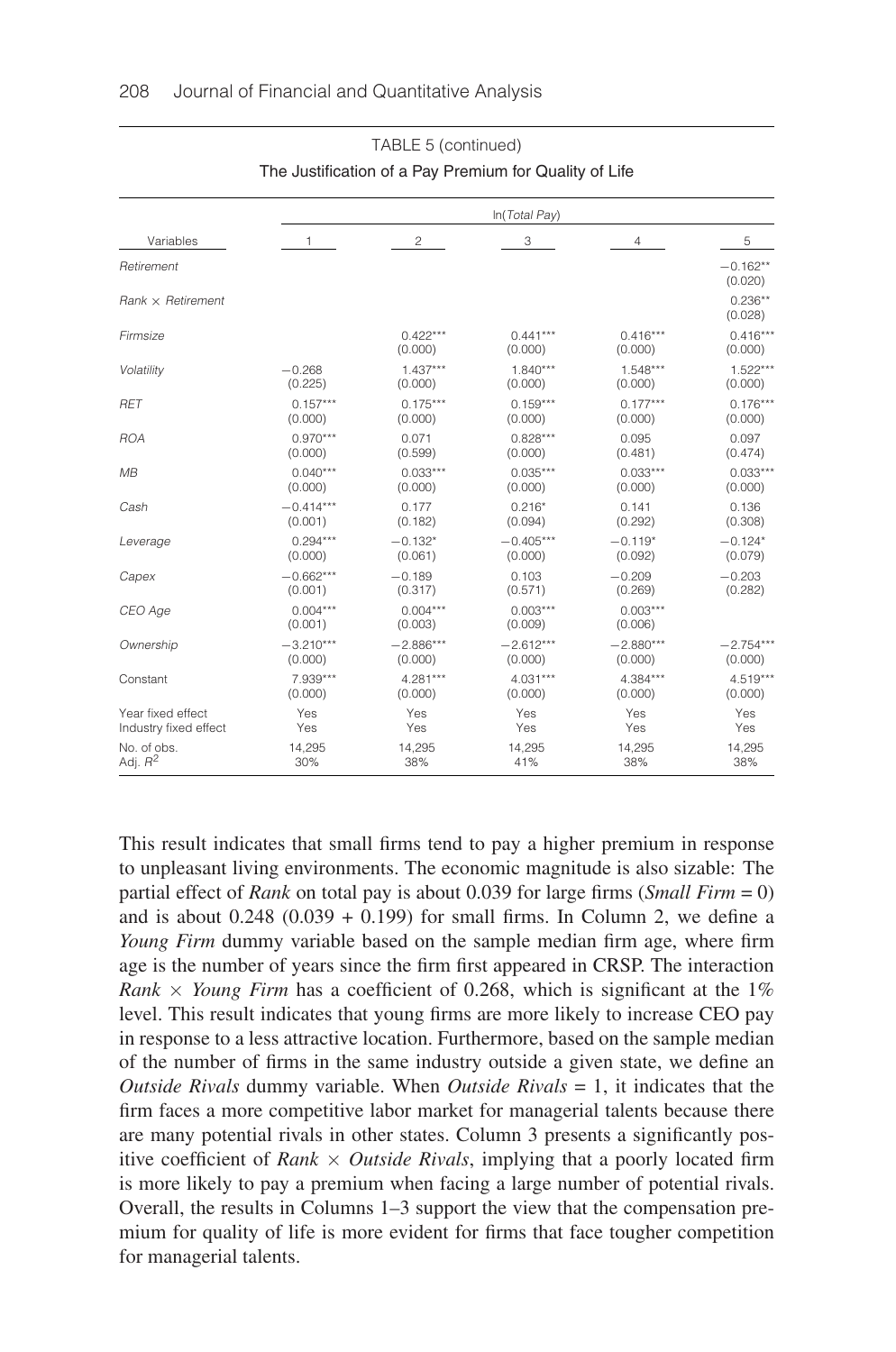The pay premium for quality of life can be different between an internally promoted CEO and a CEO hired from outside. CEOs appointed from outside the firm are usually the ones with a better reputation, stronger managerial talent, and richer outside opportunities, because the hurdle for hiring an outside CEO is higher than for hiring an inside CEO, since insiders have the advantage of possessing firm-specific knowledge (Milbourn (2003), Rajgopal, Shevlin, and Zamora (2006)). To examine this idea, we flag the CEO hired from inside the firm based on the ExecuComp database. In particular, ExecuComp records the date when the CEO takes the CEO position and the date when the CEO first joins the company. We define the *Internal CEO* dummy variable as 1 if the CEO joins the firm more than 1 year prior to taking the CEO position, and 0 otherwise. In Column 4 the coefficient of *Rank*  $\times$  *Internal CEO* is significantly negative, consistent with the view that the pay premium for quality of life is more important for a firm competing for outside CEOs.

Another factor that may influence the premium for quality of life is the CEO's career concerns. A CEO approaching retirement tends to be more shortterm oriented (Gao (2010), Gibbons and Murphy (1992)). A young CEO, who has greater concern about future development in the labor market, may agree to work as CEO in a poorly located company even if the current annual compensation is not high. In contrast, a near-retirement CEO, who is usually more concerned about the short-term monetary recompense, is more likely to demand a high compensation premium for working in a less pleasant location. To examine this prediction, we define the *Retirement* dummy variable, using the age 65 as the cutoff, and include this variable and its interaction with *Rank* in Column 5. The coefficient of *Rank*  $\times$  *Retirement* is 0.236 and is significant at the 5% level. The economic interpretation of this coefficient is as follows: The partial effect of *Rank* on compensation for nonretiring CEOs is 0.108, while its partial effect for retiring CEOs is  $0.344$  ( $0.108 + 0.236$ ). Clearly, managerial career concern plays an important role in explaining the compensation premium for living in a less pleasant location.<sup>6</sup>

In summary, Table 5 suggests that the pay premium for life quality is largely driven by the competition in the labor market for CEOs. In particular, this pay premium is more evident when the firm is small, when the firm is young, when the firm faces a large number of rivals, when the firm tries to hire an external CEO, and when the CEO has a short career horizon.7

 ${}^{6}$ It is possible that CEOs in different age cohorts have different concerns about geographic livability and that the *Retirement* dummy variable captures this general age effect rather than career developments. To examine this possibility, we interact *Rank* with *CEO Age*. The interaction *Rank* × *CEO Age* is not significantly different from 0, and its coefficient is almost 0. This result indicates that the compensation premium for quality of life is generally the same for CEOs of different age cohorts.

 $<sup>7</sup>$ It may also be interesting to know whether the quality-of-life premium varies across gender. We</sup> therefore flag female CEOs, and include the female dummy variable and its interaction with *Rank* in the regression. The coefficient of *Rank*  $\times$  *Female CEO* is not significantly different from 0, suggesting that the compensation premium for location desirability is not different between female CEOs and male CEOs. This result is understandable if men and women derive the same utility from living in a pleasant location or if the CEO and his/her spouse make the career choice together.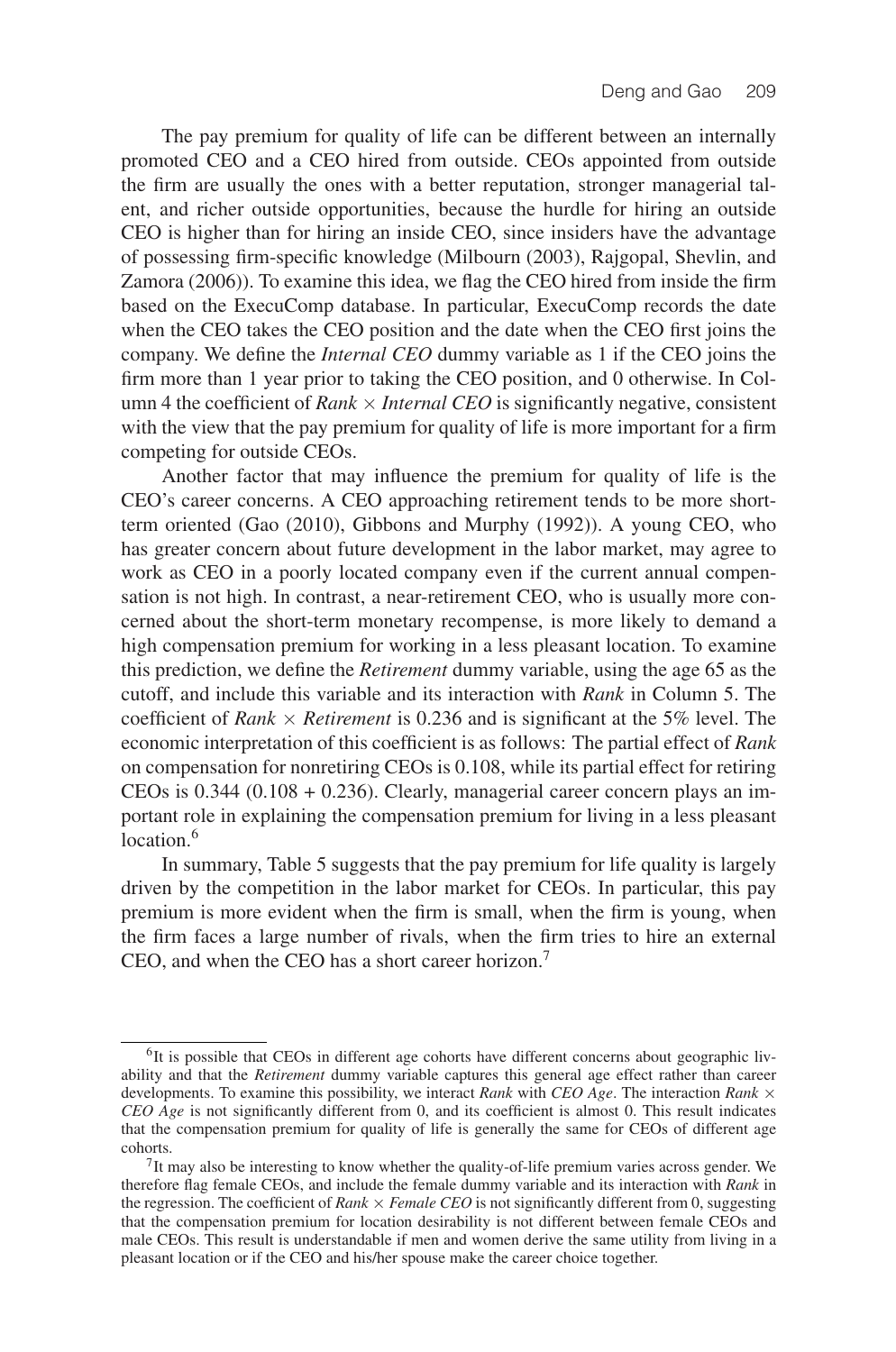### D. Individual Ranking Factors and CEO Compensation

So far, we have used the overall quality-of-life ranking, but quality of life may be subjective depending on individuals. For example, some people like sunny days, while others enjoy rain. Their views of quality of life may not be uniform. Moreover, our overall quality-of-life ranking is based on an equal-weighted index of all 43 factors, but these factors may not be equally important. To address these concerns, in this section we examine some individual factors where people are likely to have similar preferences. To the extent that a typical CEO candidate, aged 45 to 60, may particularly care about environmental safety, efficient transportation, and family-friendly infrastructure, we focus on rankings based on 5 specific factors: hazardous waste sites, prisoner incarceration rates, travel time to work, government expenditure on education, and government spending on public welfare.

In Column 1 of Table 6, the coefficient on *Hazardous Waste Sites* is positive and significant at the 1% level, indicating that companies in a state with more hazardous waste sites pay higher CEO compensation. Given the well-known fact that people desire to avoid this type of facility (see, e.g., Smith and Desvousges (1986)), a CEO will demand higher compensation to work in such a location. In Column 2, we use the prisoner incarceration rates as another indicator of environmental safety and find that CEOs receive more compensation when the prisoner incarceration rate is higher. Our results are broadly consistent with Roback (1982), who argues that the price of pollution and crime may be implicitly reflected in the workers' wages in the labor market.

Transportation may be another aspect of livability for corporate executives. Using the average state-level travel time to work as a proxy for the overall transportation conditions in Column 3 of Table 6, we find that CEO compensation is higher in areas with less efficient transportation (i.e., more travel time to work).<sup>8</sup> This result is consistent with the view that travel time to work reduces the employees' leisure and therefore a higher wage is needed to compensate for that (Becker (1965), Gronau (1977), and Solberg and Wong (1992)).

It is possible that family considerations are also important in CEOs' career choices. To investigate this possibility, in Columns 4 and 5 of Table 6 we include state spending on education and public welfare as independent variables, respectively. These variables are particularly interesting for two reasons. First, they can be proxies for the facilities of children's education and overall neighborhood environment, which are important from a family's perspective and in turn influence CEO compensation. Second, unlike the previous 3 factors, which might imply higher managerial effort needed to run a business in these areas and thereby higher pay for the effort,  $9$  the government expenditure on education and public welfare is less likely to be correlated with managers' effort, but more likely to be regarded as

<sup>8</sup>Morgan Quitno starts to provide state ranking of the number of airports in 2005. Based on the subsample over 2005–2008, we find that companies in the states with more airports pay lower CEO compensation. The results are available from the authors.

<sup>&</sup>lt;sup>9</sup>Specifically, hazardous waste sites, prisoner incarceration rate, and travel time to work could be proxies for environmental regulatory risk, property loss risk, and commuting convenience, respectively. If there are higher risks and less convenience, the CEO has to contribute more effort and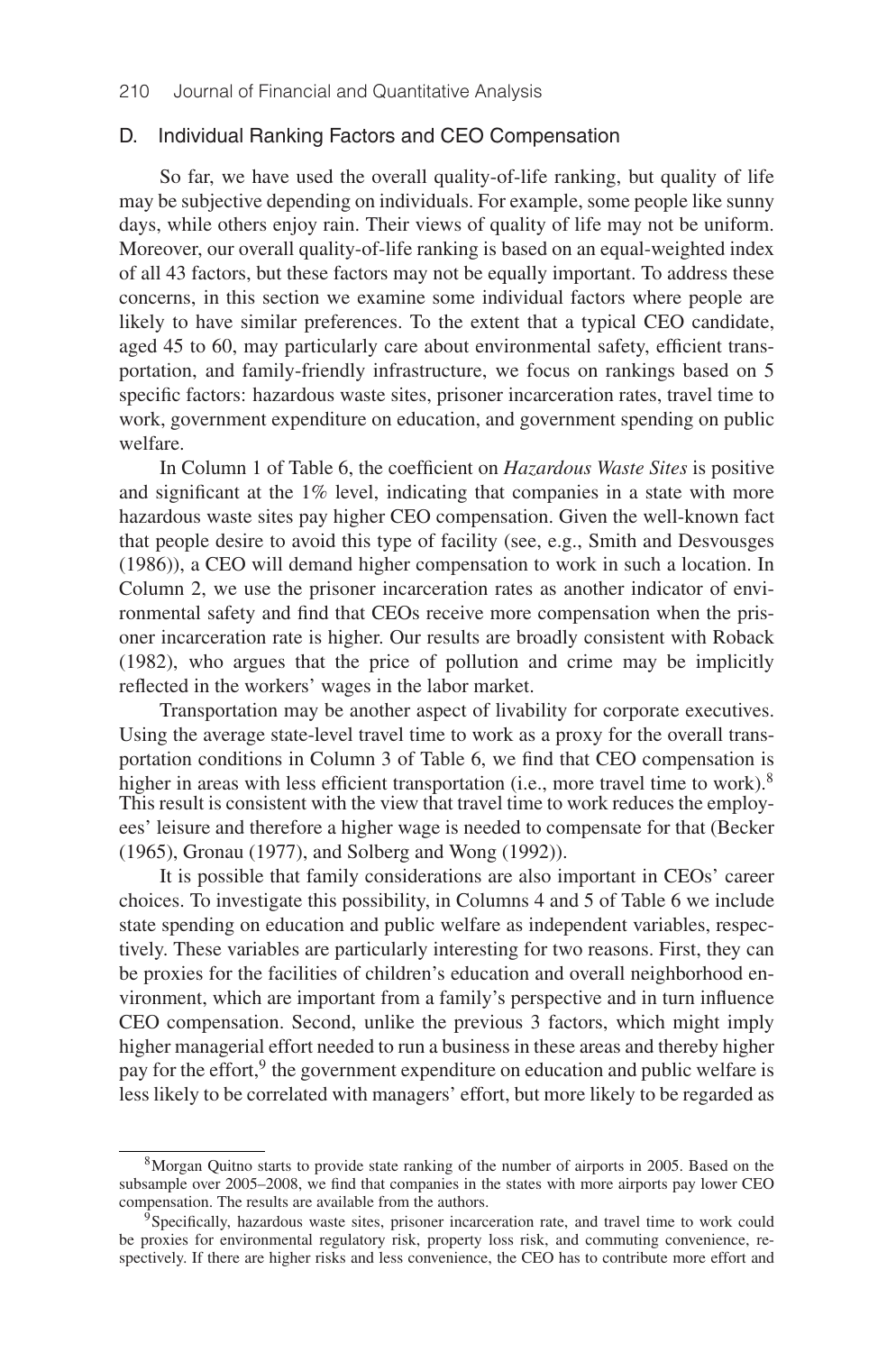### TABLE 6

#### Individual Livability Factors and CEO Compensation

The sample consists of 14,295 firm-year observations based on CRSP/Compustat/ExecuComp merged data from 1993 to 2008. Total Pay is the variable TDC1 in ExecuComp, which consists of salary, bonus, value of restricted stock granted, value of options granted (using Black-Scholes (1973)), long-term incentive payouts, and other compensation. Hazardous Waste Sites, Prisoner Incarceration Rate, Travel Time to Work, Expenditures for Education, and Spending for Public Welfare are the state-level rankings based on the corresponding individual factors scaled by 50, which are ranges from 0 to 1. A higher ranking implies more hazardous waste sites, higher prisoner incarceration rates, more time needed to travel to work, greater government expenditure for education, and larger government spending for public welfare, respectively. The definitions of all other controls are the same as in Table 2. Industry dummy variables are constructed based on the Fama and French (1997) 48 industries. Corresponding p-values from robust standard errors are reported in parentheses. \*\*\*, \*\*, and \* denote statistical significance at the 1%, 5%, and 10% levels, respectively.

ln(Total Pay)

|                                   | $\cdots$              |                      |                       |                        |                       |  |  |
|-----------------------------------|-----------------------|----------------------|-----------------------|------------------------|-----------------------|--|--|
| Variables                         | 1                     | $\overline{c}$       | 3                     | 4                      | 5                     |  |  |
| Hazardous Waste Sites             | $0.205***$<br>(0.000) |                      |                       |                        |                       |  |  |
| Prisoner Incarceration Rate       |                       | $0.063**$<br>(0.035) |                       |                        |                       |  |  |
| Travel Time to Work               |                       |                      | $0.304***$<br>(0.000) |                        |                       |  |  |
| <b>Expenditures for Education</b> |                       |                      |                       | $-0.248***$<br>(0.000) |                       |  |  |
| Spending for Public Welfare       |                       |                      |                       |                        | $-0.070**$<br>(0.018) |  |  |
| Firmsize                          | $0.413***$            | $0.416***$           | $0.412***$            | $0.416***$             | $0.416***$            |  |  |
|                                   | (0.000)               | (0.000)              | (0.000)               | (0.000)                | (0.000)               |  |  |
| Volatility                        | $1.663***$            | $1.615***$           | $1.570***$            | $1.630***$             | $1.678***$            |  |  |
|                                   | (0.000)               | (0.000)              | (0.000)               | (0.000)                | (0.000)               |  |  |
| <b>RET</b>                        | $0.176***$            | $0.176***$           | $0.177***$            | $0.178***$             | $0.177***$            |  |  |
|                                   | (0.000)               | (0.000)              | (0.000)               | (0.000)                | (0.000)               |  |  |
| <b>ROA</b>                        | 0.118                 | 0.092                | 0.139                 | 0.123                  | 0.104                 |  |  |
|                                   | (0.382)               | (0.498)              | (0.374)               | (0.363)                | (0.440)               |  |  |
| MВ                                | $0.033***$            | $0.034***$           | $0.033***$            | $0.033***$             | $0.034***$            |  |  |
|                                   | (0.000)               | (0.000)              | (0.000)               | (0.000)                | (0.000)               |  |  |
| Cash                              | 0.116                 | 0.141                | 0.081                 | 0.089                  | 0.135                 |  |  |
|                                   | (0.386)               | (0.293)              | (0.459)               | (0.504)                | (0.313)               |  |  |
| Leverage                          | $-0.109$              | $-0.124*$            | $-0.111**$            | $-0.116$               | $-0.118*$             |  |  |
|                                   | (0.125)               | (0.081)              | (0.043)               | (0.101)                | (0.096)               |  |  |
| Capex                             | $-0.096$              | $-0.200$             | $-0.068$              | $-0.120$               | $-0.177$              |  |  |
|                                   | (0.611)               | (0.288)              | (0.112)               | (0.527)                | (0.348)               |  |  |
| CEO Age                           | $0.003**$             | $0.003**$            | $0.002**$             | $0.003**$              | $0.003**$             |  |  |
|                                   | (0.015)               | (0.011)              | (0.035)               | (0.034)                | (0.012)               |  |  |
| Ownership                         | $-2.841***$           | $-2.842***$          | $-2.802***$           | $-2.816***$            | $-2.841***$           |  |  |
|                                   | (0.000)               | (0.000)              | (0.000)               | (0.000)                | (0.000)               |  |  |
| Constant                          | $4.240***$            | 4.348***             | $4.161***$            | 4.524***               | $4.420***$            |  |  |
|                                   | (0.000)               | (0.000)              | (0.000)               | (0.000)                | (0.000)               |  |  |
| Year fixed effect                 | Yes                   | Yes                  | Yes                   | Yes                    | Yes                   |  |  |
| Industry fixed effect             | Yes                   | Yes                  | Yes                   | Yes                    | Yes                   |  |  |
| No. of obs.                       | 14,295                | 14,295               | 14,295                | 14,295                 | 14,295                |  |  |
| Adj. $R^2$                        | 39%                   | 39%                  | 39%                   | 39%                    | 39%                   |  |  |

family-supporting facilities. The coefficients on spending on education and public welfare are significantly negative, indicating that a CEO receives lower pay when the firm's location is more family friendly.

In summary, complementing our earlier analysis on overall livability rankings, we find that individual factors of pollution, crime, transportation, and family facilities are also important in influencing CEO compensation.

consequently may require higher compensation. In other words, the effect of such factors might reflect the compensation for managerial efforts.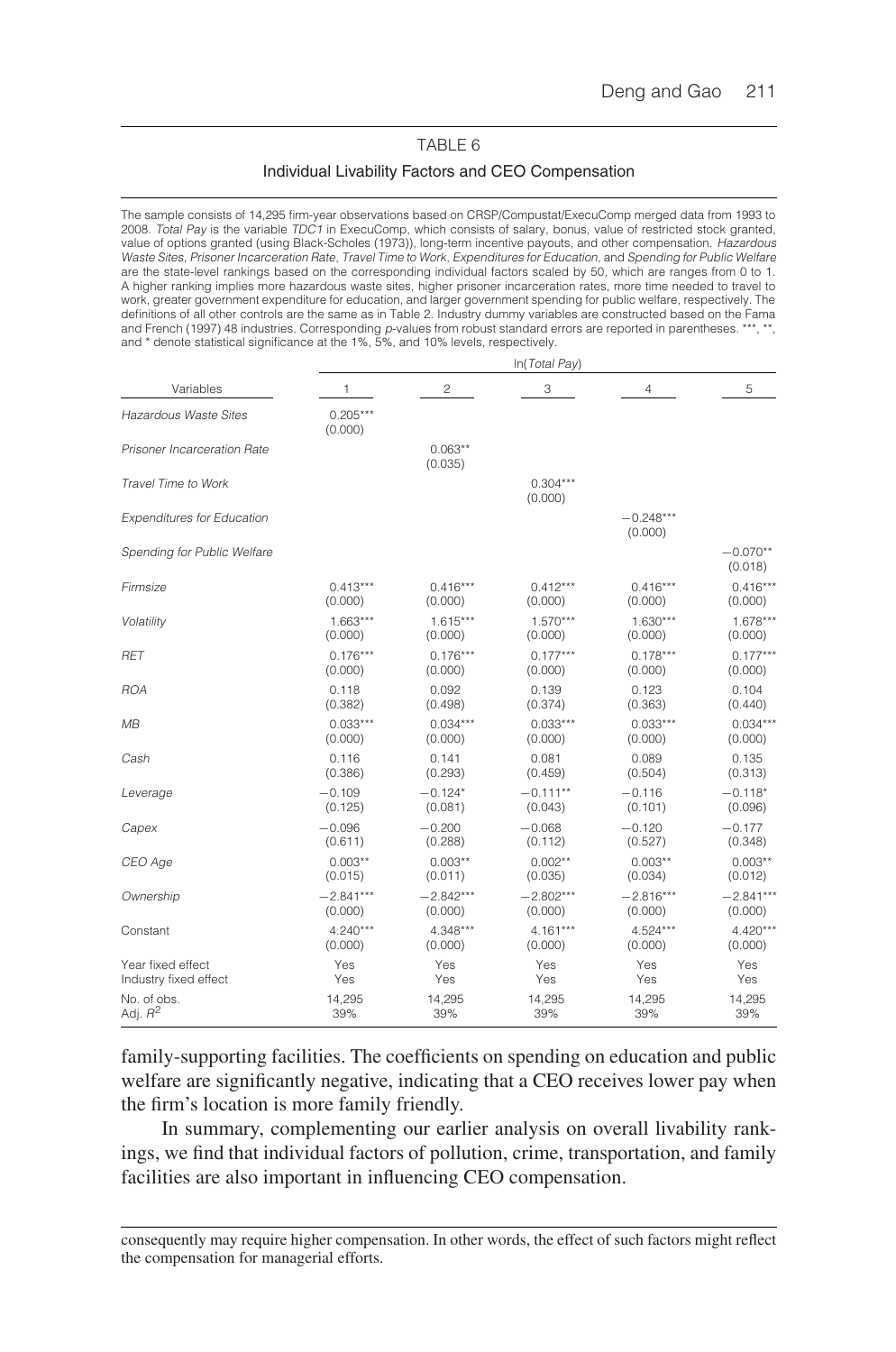# IV. Robustness Check and Additional Investigations

# A. Alternative Ranking for Quality of Life

In addition to Morgan Quitno, *Forbes Magazine* and *Bloomberg Businessweek* publish livability rankings among U.S. cities. *Forbes* has published a list of "America's Most Miserable Cities" annually from 2008 to 2010 and a list of "America's Most Livable Cities" annually from 2009 to 2010. *Bloomberg Businessweek* also compiled a list of "Unhappiest Cities" for U.S. cities in 2010.<sup>10</sup> Similar to Morgan Quitno's approach, *Forbes* and *Businessweek* construct their rankings based on factors like suicide rates, divorce rates, crime, unemployment, population loss, job loss, weather, and green space. Under these alternative rankings, we reexamine the effect of livability on CEO compensation. Given that the rankings for *Forbes* and *Businessweek* only cover recent years, we apply these rankings to our entire sample period from 1993 to 2008, assuming that the city's living environment is persistent over time. We define the dummy variables of *Businessweek America's Unhappiest City*, *Forbes America's Most Miserable City*, and *Forbes America's Most Livable City* as 1 if the firm's headquarters is located within 10 miles of the cities in the respective rankings, and 0 otherwise.<sup>11</sup> In our sample, 354, 1,284, and 812 firm-year observations are *Businessweek America's Unhappiest City*, *Forbes America's Most Miserable City*, and *Forbes America's Most Livable City*, respectively.

Table 7 gives the results with *Forbes* and *Businessweek* rankings. In Column 1, we use *Businessweek America's Unhappiest City* dummy variable as our livable measure, and the coefficient is 0.134 and is significant at the 1% level. The result suggests that firms around the "Unhappiest Cities" pay about 13% higher compensation to CEOs than other companies. Using *Forbes America's Most Miserable City* and *Forbes America's Most Livable City* dummy variables, respectively, Columns 2 and 3 give consistent results: Firms in the miserable locations pay more, while those located around the desirable areas pay less to their CEOs. Finally, we include both *Forbes America's Most Miserable City* and *Forbes America's Most Livable City* in the regression analysis and find that the coefficients for both dummy variables are significant, the first at the 5% significance level and the latter at the 10% level. The coefficients for the 2 dummy variables are 0.055

 $11$ Instead of using 10 miles, we construct the dummy variables based on the same Metropolitan Statistical Areas; our results are similar.

<sup>10</sup>*Forbes Magazine*'s most miserable cities for 2008–2010 are Akron, Buffalo, Canton, Chicago, Cleveland, Detroit, Flint, Gary, Kansas City, Memphis, Miami, Modesto, New York, Philadelphia, Rockford, Sacramento, St. Louis, Stockton, Toledo, Youngstown, Los Angeles, Charlotte, and Providence (www.forbes.com/2010/02/11/americas-most-miserable-cities-business-beltwaymiserable-cities.html). *Forbes Magazine*'s most livable cities for 2009–2010 are Little Rock, Peabody, Madison, Harrisburg, Denver, Pittsburgh, Worcester, Baltimore, Cambridge, Oklahoma City, Tulsa, Stamford, Des Moines, Bethesda, Portland, Lincoln, Bridgeport, Norwalk, Trenton, Ewing, Manchester, Nashua, Omaha, Council Bluffs, Harrisburg, Carlisle, Ann Arbor, Provo, Orem, Clearfield, and Ogden (www.forbes.com/2010/04/29/cities-livable-pittsburgh-lifestyle-real-estate-top-ten-jobscrime-income slide.html). *Businessweek* America's unhappiest cities for 2010 are Portland, St. Louis, New Orleans, Detroit, Cleveland, Jacksonville, Las Vegas, Nashville Davidson, Cincinnati, Atlanta, Milwaukee, Sacramento, Kansas City, Pittsburgh, Memphis, Indianapolis City, Louisville, Tucson, Minneapolis, and Seattle (http://images.businessweek.com/ss/09/02/0226 miserable cities/index.htm).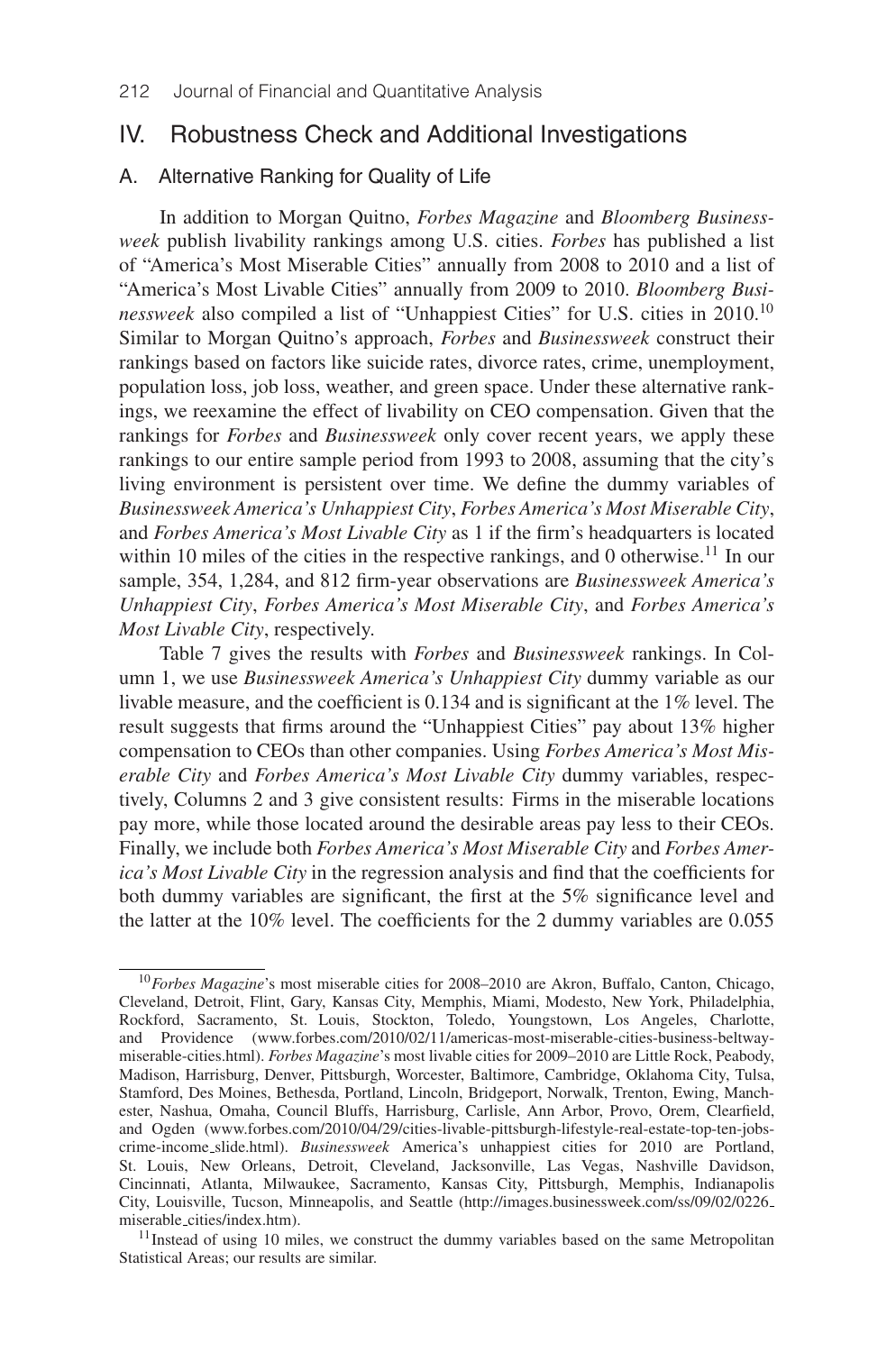and –0.057, respectively, indicating that firms located around "Forbes America's Most Miserable Cities" pay 5.5% more than those located in the normal areas, while firms located around "Forbes America's Most Livable Cities" pay 5.7% less than those located in the normal areas.

# TABLE 7

### Alternative Rankings and CEO Compensation

The sample consists of 14,295 firm-year observations based on CRSP/Compustat/ExecuComp merged data from 1993 to 2008. Total Pay is the variable TDC1 in ExecuComp, which consists of salary, bonus, value of restricted stock granted, value of options granted (using Black-Scholes (1973)), long-term incentive payouts, and other compensation. Businessweek America's Unhappiest City, Forbes America's Most Miserable City and Forbes America's Most Livable City are dummy variables defined as 1 if the firms' headquarters are located within 10 miles from the cities in the 3 rankings, and 0 otherwise. The definitions of all other controls are the same as in Table 2. Industry dummy variables are constructed based on the Fama and French (1997) 48 industries. Corresponding p-values from robust standard errors are reported in parentheses. \*\*\*, \*\*, and \* denote statistical significance at the 1%, 5%, and 10% levels, respectively.

|                                                         | In(Total Pay)         |                      |                      |                      |  |  |  |
|---------------------------------------------------------|-----------------------|----------------------|----------------------|----------------------|--|--|--|
| Variables                                               | 1                     | 2                    | 3                    | $\overline{4}$       |  |  |  |
| <b>Businessweek America's</b><br><b>Unhappiest City</b> | $0.134***$<br>(0.000) |                      |                      |                      |  |  |  |
| Forbes America's Most<br>Miserable City                 |                       | $0.059**$<br>(0.029) |                      | $0.055**$<br>(0.044) |  |  |  |
| Forbes America's Most<br>Livable City                   |                       |                      | $-0.064*$<br>(0.070) | $-0.057*$<br>(0.081) |  |  |  |
| Firmsize                                                | $0.441***$            | $0.440***$           | $0.441***$           | $0.440***$           |  |  |  |
|                                                         | (0.000)               | (0.000)              | (0.000)              | (0.000)              |  |  |  |
| Volatility                                              | $1.857***$            | $1.863***$           | $1.834***$           | $1.847***$           |  |  |  |
|                                                         | (0.000)               | (0.000)              | (0.000)              | (0.000)              |  |  |  |
| <b>RET</b>                                              | $0.158***$            | $0.159***$           | $0.160***$           | $0.160***$           |  |  |  |
|                                                         | (0.000)               | (0.000)              | (0.000)              | (0.000)              |  |  |  |
| <b>ROA</b>                                              | $0.822***$            | $0.830***$           | $0.821***$           | $0.827***$           |  |  |  |
|                                                         | (0.000)               | (0.000)              | (0.000)              | (0.000)              |  |  |  |
| MB                                                      | $0.035***$            | $0.035***$           | $0.035***$           | $0.035***$           |  |  |  |
|                                                         | (0.000)               | (0.000)              | (0.000)              | (0.000)              |  |  |  |
| Cash                                                    | 0.207                 | 0.205                | 0.212                | $0.208**$            |  |  |  |
|                                                         | (0.112)               | (0.116)              | (0.103)              | (0.020)              |  |  |  |
| Leverage                                                | $-0.422***$           | $-0.412***$          | $-0.411***$          | $-0.411***$          |  |  |  |
|                                                         | (0.000)               | (0.000)              | (0.000)              | (0.000)              |  |  |  |
| Capex                                                   | 0.079                 | 0.106                | 0.091                | 0.107                |  |  |  |
|                                                         | (0.663)               | (0.559)              | (0.617)              | (0.551)              |  |  |  |
| Age                                                     | $0.003**$             | $0.003***$           | $0.003***$           | $0.003***$           |  |  |  |
|                                                         | (0.011)               | (0.010)              | (0.008)              | (0.004)              |  |  |  |
| Ownership                                               | $-2.590***$           | $-2.603***$          | $-2.599***$          | $-2.601***$          |  |  |  |
|                                                         | (0.000)               | (0.000)              | (0.000)              | (0.000)              |  |  |  |
| Constant                                                | $4.051***$            | $4.041***$           | $4.042***$           | $4.040***$           |  |  |  |
|                                                         | (0.000)               | (0.000)              | (0.000)              | (0.000)              |  |  |  |
| Year fixed effect                                       | Yes                   | Yes                  | Yes                  | Yes                  |  |  |  |
| Industry fixed effect                                   | Yes                   | Yes                  | Yes                  | Yes                  |  |  |  |
| No. of obs.                                             | 14,295                | 14,295               | 14,295               | 14,295               |  |  |  |
| Adj. $R^2$                                              | 41%                   | 41%                  | 41%                  | 41%                  |  |  |  |

### B. Quality-of-Life Premium for Management Team

To further our understanding of how the company pays compensation premiums to attract managerial talent in response to unpleasant locations, we examine how widespread the pay premium is within the senior management ranks. The ExecuComp database includes compensation information for up to the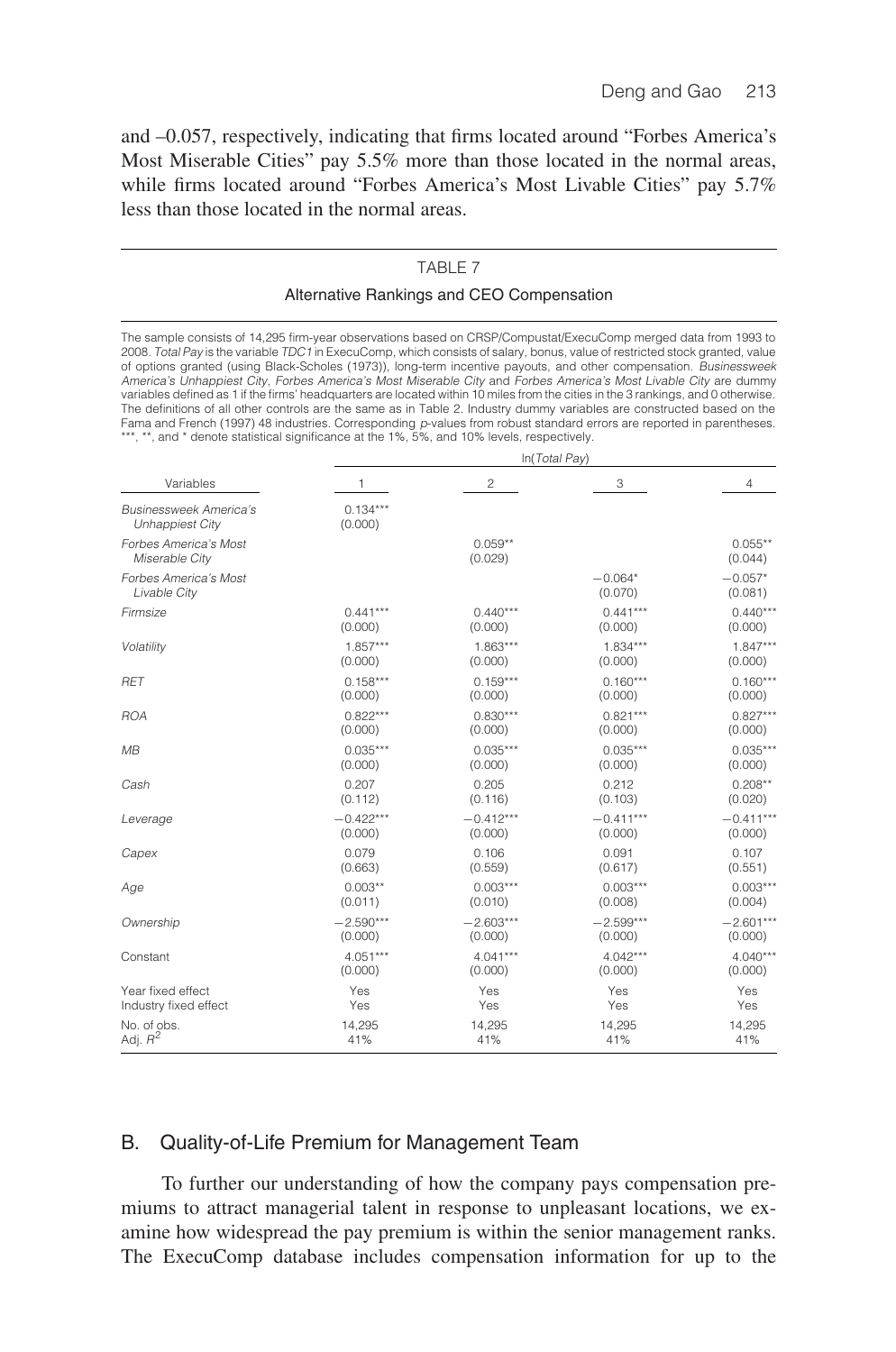5 highest-paid managers. We reestimate equation (1) by using all the top 5 executive data (excluding the CEO).<sup>12</sup>

Table 8 indicates that the premium for quality of life applies not only for the CEO but also for other senior executives. The coefficients of *Rank* are significantly positive in all 6 regressions. Notably, the magnitude of these coefficients is similar to that reported in Table 3 based on CEO compensation, suggesting that the premium for quality of life is equally important for CEOs and other top executives.

#### TABLE 8

#### The Pay Premium for Quality of Life for Management Team (excluding CEO)

The sample consists of 65,732 person-year observations based on the top 5 executives (excluding CEOs) recorded in ExecuComp from 1993 to 2008. Total Pay is the variable TDC1 in ExecuComp, which consists of salary, bonus, value of restricted stock granted, value of options granted (using Black-Scholes (1973)), long-term incentive payouts, and other compensation; *Rank* is the state-level livability ranking published by Morgan Quitno at the end of every year scaled by<br>50 and ranges from 0 to 1, with 0 meaning "most livable" and 1 "least livable." The definitions of al same as in Table 2. Industry dummy variables are constructed based on the Fama and French (1997) 48 industries. Corresponding p-values from robust standard errors are reported in parentheses. \*\*\*, \*\*, and \* denote statistical significance at the 1%, 5%, and 10% levels, respectively.

|                                                                  | In(Total Pay)         |                       |                       |                        |                        |                        |  |  |  |
|------------------------------------------------------------------|-----------------------|-----------------------|-----------------------|------------------------|------------------------|------------------------|--|--|--|
| Variables                                                        |                       | 2                     | 3                     | 4                      | 5                      | 6                      |  |  |  |
| Rank                                                             | $0.168***$<br>(0.000) | $0.198***$<br>(0.000) | $0.132***$<br>(0.000) | $0.105***$<br>(0.000)  | $0.104***$<br>(0.000)  | $0.119***$<br>(0.000)  |  |  |  |
| Firmsize                                                         |                       |                       | $0.381***$<br>(0.000) | $0.438***$<br>(0.000)  | $0.439***$<br>(0.000)  | $0.432***$<br>(0.000)  |  |  |  |
| Volatility                                                       |                       |                       |                       | $1.665***$<br>(0.000)  | $1.662***$<br>(0.000)  | $1.518***$<br>(0.000)  |  |  |  |
| <b>RET</b>                                                       |                       |                       |                       | $0.156***$<br>(0.000)  | $0.155***$<br>(0.000)  | $0.155***$<br>(0.000)  |  |  |  |
| <b>ROA</b>                                                       |                       |                       |                       | $0.304***$<br>(0.000)  | $0.302***$<br>(0.000)  | $0.302***$<br>(0.000)  |  |  |  |
| MB                                                               |                       |                       |                       | $0.001***$<br>(0.002)  | $0.001***$<br>(0.002)  | $0.001***$<br>(0.001)  |  |  |  |
| Cash                                                             |                       |                       |                       | $0.701***$<br>(0.000)  | $0.706***$<br>(0.000)  | $0.625***$<br>(0.000)  |  |  |  |
| Leverage                                                         |                       |                       |                       | $-0.856***$<br>(0.000) | $-0.853***$<br>(0.000) | $-0.838***$<br>(0.000) |  |  |  |
| Capex                                                            |                       |                       |                       | $0.356***$<br>(0.000)  | $-0.347***$<br>(0.000) | $0.468***$<br>(0.000)  |  |  |  |
| Ownership                                                        |                       |                       |                       |                        | $0.001***$<br>(0.003)  | $0.001***$<br>(0.002)  |  |  |  |
| Constant                                                         | $7.013***$<br>(0.000) | $6.226***$<br>(0.000) | $3.931***$<br>(0.000) | $3.252***$<br>(0.000)  | $3.243***$<br>(0.000)  | $3.306***$<br>(0.000)  |  |  |  |
| Year fixed effect<br>Industry fixed effect<br>State fixed effect | No<br>No<br>No        | Yes<br>Yes<br>No      | Yes<br>Yes<br>No      | Yes<br>Yes<br>No       | Yes<br>Yes<br>No       | Yes<br>Yes<br>Yes      |  |  |  |
| No. of obs.<br>Adj. $R^2$                                        | 65,732<br>0.1%        | 65,732<br>6%          | 65,732<br>41%         | 65,732<br>45%          | 65,732<br>45%          | 65,732<br>46%          |  |  |  |

# C. Discussion

The purpose of this paper is not to explain the choices of corporate headquarters locations, but rather to examine the real effect of the desirability of corporate

<sup>12</sup>We do not include executive age in Table 8, because about 50% of executive age data is missing in the ExecuComp database.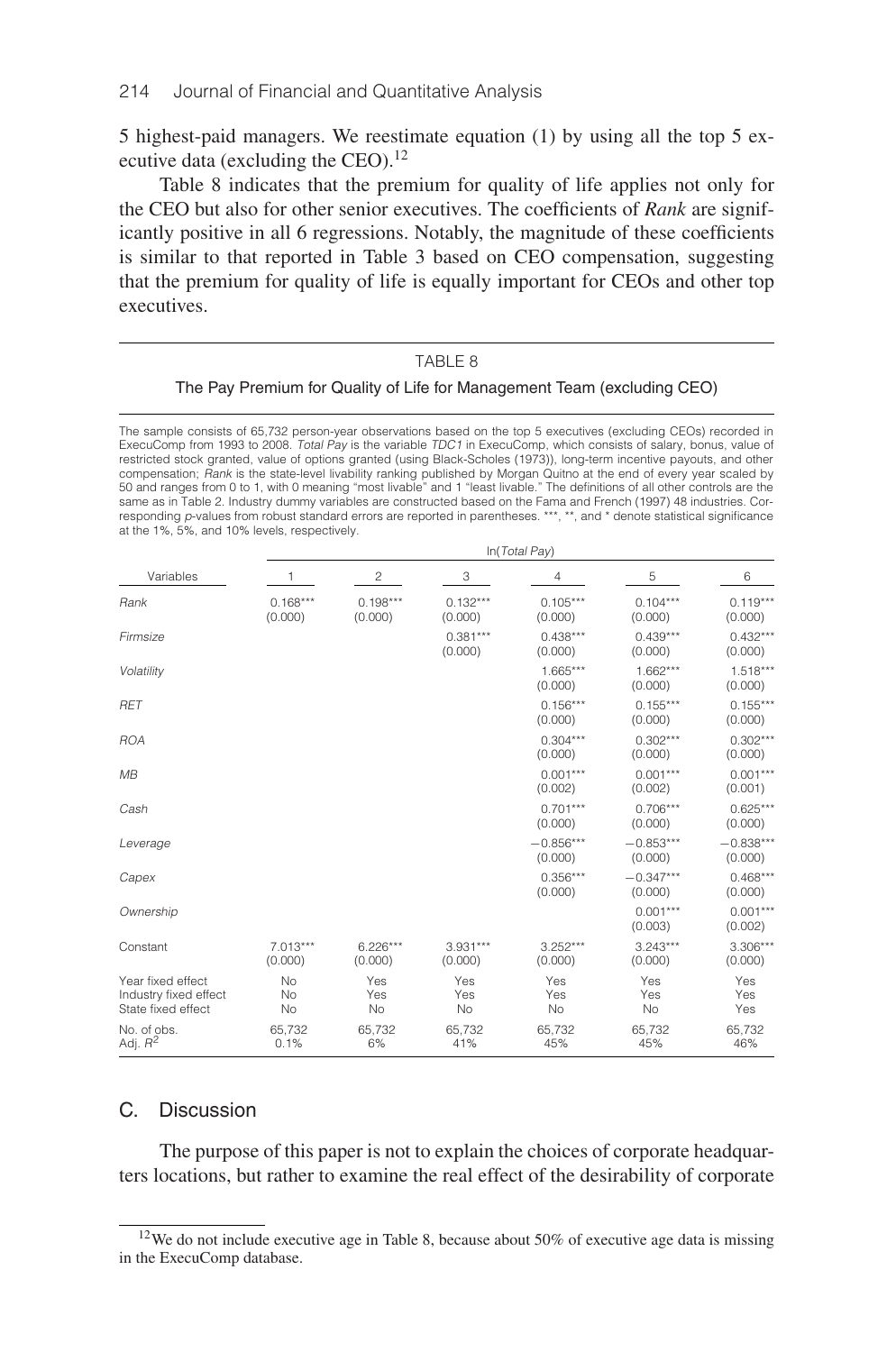locations on CEO pay. But it is still an interesting question why some firms choose to stay in an unpleasant location and pay a premium to their executives. One possible reason is that households and firms differ in their objectives, utility versus profit maximization; many locations least attractive to households are most attractive to firms (Gabriel and Rosenthal (2004)). Moreover, it is theoretically possible that a firm moves its headquarters to a more desirable location in order to attract managerial talent. But moving headquarters is rare in practice. For example, Pirinsky and Wang (2006) find that over the period 1992–1997, only 118 U.S. public firms relocated their headquarters, and the primary concern for the headquarters location decision was to get closer to customers. In our sample, we only find 34 relocation cases. This number is even smaller than that reported in Pirinsky and Wang, probably because the firms covered in the ExecuComp database are the biggest U.S. public firms, and these companies are less likely to relocate headquarters. As a robustness check, we exclude these relocation firms and redo all the analysis; our results are unchanged.

Another possible channel for geographic desirability to influence compensation is that a good working and living environment increases the CEO's productivity, which in turn increases the compensation level. This argument is less likely for the following two reasons: First, we control for stock and operation performance in the regression, which can roughly reflect the CEO's productivity. Second, this argument suggests that CEOs working in more livable locations should receive higher compensation, which is just opposite to our findings.

It is worth mentioning that a state's attractiveness to a CEO may depend on the CEO's origin. Yonker (2010) shows that CEOs have geographic preference toward working in their home states, especially when their home states are desirable for living. Moreover, CEOs working in their home states are paid less. Our paper is consistent with Yonker in terms of showing the important role of geography in CEO compensation policy.

Ang, Nagel, and Yang (2010) show that the level of CEO compensation is positively associated with the number of local CEOs, and they explain this finding as the effect of social pressure on CEO compensation. It is possible that a large number of CEOs live in some unpleasant location, which pushes up the level of CEO pay due to the social pressure effect. To investigate this possibility, we compute the number of firms in the same state as a proxy for the number of local CEOs, and we include it as an additional control to reestimate equation (1). The result of the pay premium for quality of life is the same.

It is likely that firms in the same industry tend to cluster at the same location, and therefore, the geographic difference in CEO pay reflects the industry effect. In the regression analysis, we control for industry fixed effects based on the Fama and French (1997) 48 industry classifications. As a robustness check (unreported), we also control for industry fixed effects based on 1-, 2-, and 3-digit Standard Industrial Classification codes; our results are largely unchanged. Moreover, we pay special attention to California for the following two reasons: First, most of the IT firms are clustered in California; therefore, the industry fixed effect for tech companies may be compounded with the state fixed effect. Second, California is the most populated state as regards the number of company headquarters, and it is in the lower half of states by desirability, which may critically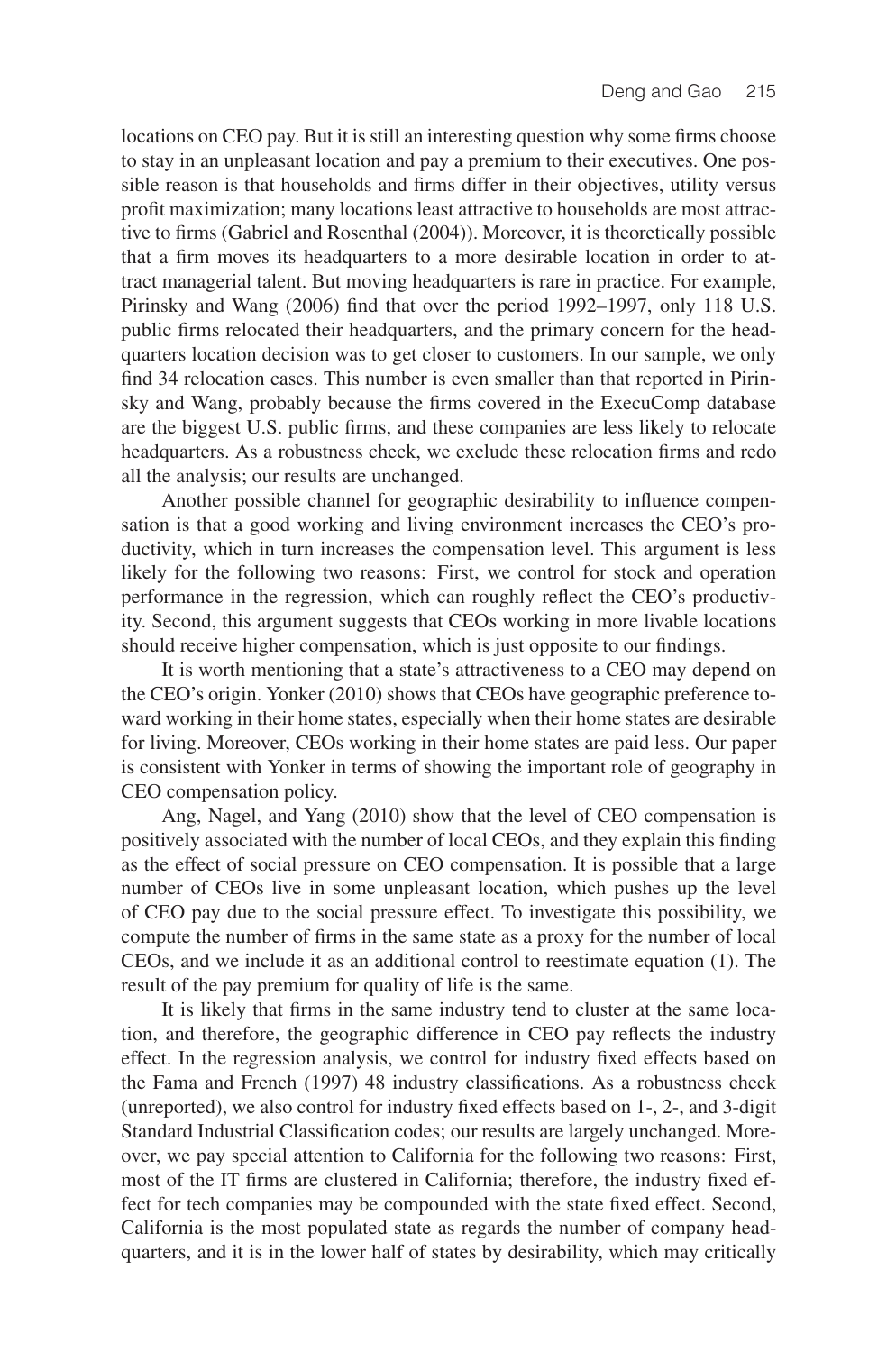influence our results. To examine whether our results are mainly driven by California, we exclude the firms in California from our sample and redo all the empirical analyses; the results are similar.

It is worth mentioning that the Morgan Quitno index includes individual income as positive factors (e.g., Per Capita Personal Income and Median Household Income). This fact may work against us finding a positive relation between *Rank* and CEO pay if the CEO compensation in each state were solely a multiple of the state's average income.<sup>13</sup>

Our primary measure of total compensation is ExecuComp item *TDC1*. Starting in 2006, the definition of *TDC1* is slightly changed.<sup>14</sup> To examine the effect of this inconsistency of *TDC1* definition on our results, we follow Walker's (2011) method to reconcile the *TDC1* definition between the 1993–2005 and 2006–2008 periods. Our results are unchanged.

# V. Conclusion

Do nonmonetary benefits matter in overall executive compensation practice? In this paper, we empirically examine this question from the perspective of the living environment around corporate headquarters. We provide the first evidence that CEOs working in unpleasant locations are paid more than those working in more livable locations. This compensation premium for quality of life is both economically and statistically significant after controlling for conventional firm and CEO characteristics.

This quality-of-life pay premium is more evident for firms facing tougher competition for managerial talents, for externally hired CEOs, and for retiring CEOs. These results suggest that the CEO pay premium for livability is part of efficient contracting driven by competitive market forces.

# Appendix. Factors Considered in Morgan Quitno's State Ranking

Morgan Quitno considers 43 factors in its state rankings for livability. The scale for each factor is 1 to 50; all factors are given equal weight. For negative factors, a higher number implies poorer livability. Rankings for positive factors are inverted such that a higher number also indicates poorer livability. For example, a 50 for "crime rate," a negative factor, indicates that the state has the highest crime rate in the United States. A 50 for "median household income," a positive factor, means that the state has the lowest median household income. After averaging all 43 factors, the state with the smallest average value is ranked as No. 1, the most livable state.

### *Negative Factors*

- 1. Percent Change in Number of Crimes
- 2. Crime Rate
- 3. State Prisoner Incarceration Rate

<sup>13</sup>We thank the referee for providing this comment.

<sup>14</sup>For 1993–2005, *TDC1* consists of salary, bonus, other annual compensation, the grant-date value of restricted stock, the grant-date value of option, long-term incentive plan, and other total compensation. For 2006–2008, *TDC1* consists of salary, bonus, nonequity incentive plan, the grant-date value of restricted stock, the grant-date value of option, deferred compensation, and other compensation.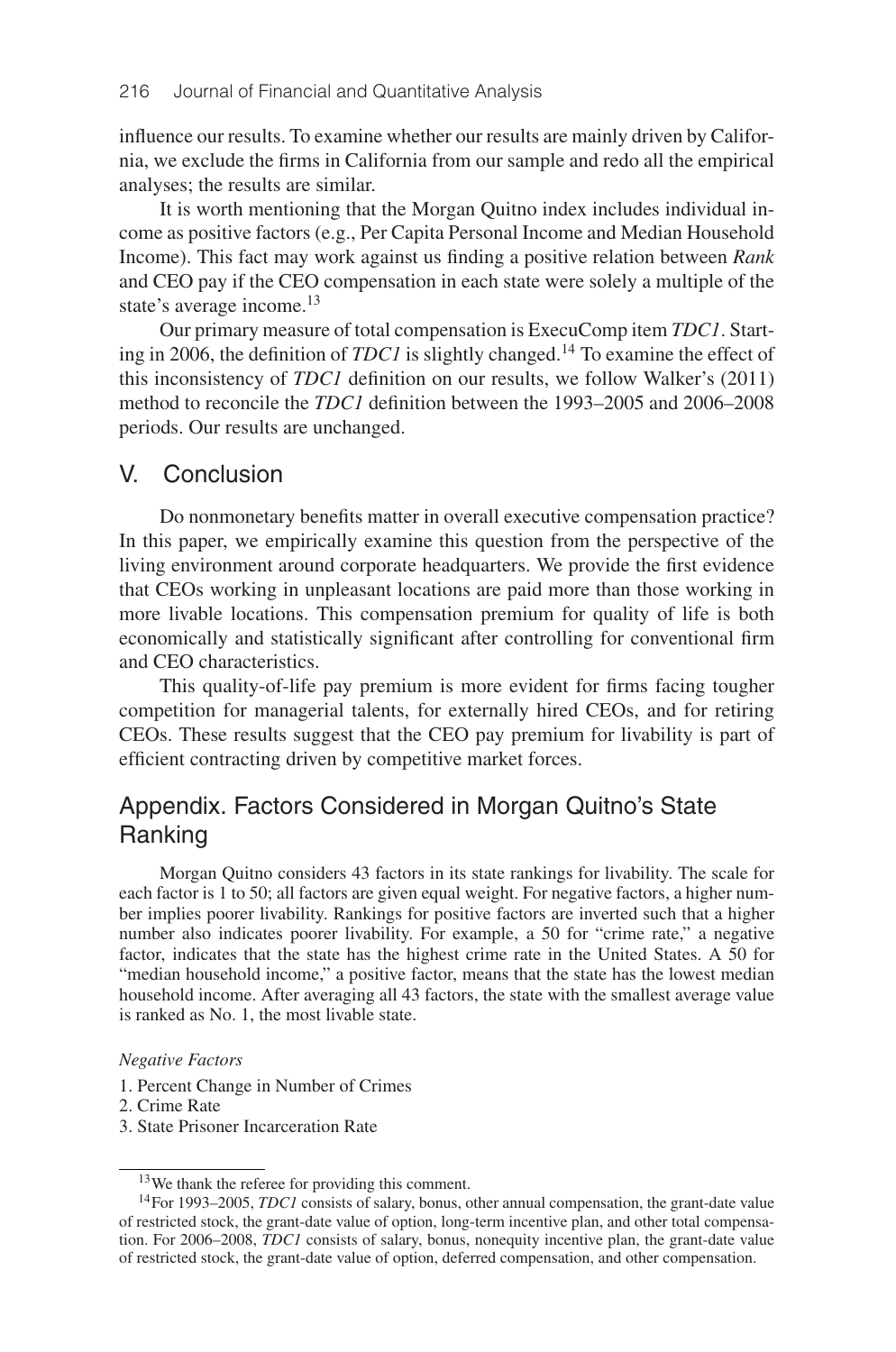- 4. State Cost of Living Index
- 5. Pupil-Teacher Ratio in Public Elementary and Secondary Schools
- 6. Unemployment Rate
- 7. Percent of Nonfarm Employees in Government
- 8. Electricity Prices
- 9. Hazardous Waste Sites on the National Priority List per 10,000 Square Miles
- 10. State & Local Taxes as a Percent of Personal Income
- 11. Per Capita State and Local Government Debt Outstanding
- 12. Percent of Population Not Covered by Health Insurance
- 13. Births of Low Birthweight as a Percent of All Births
- 14. Teenage Birth Rate
- 15. Infant Mortality Rate
- 16. Age-Adjusted Death Rate by Suicide
- 17. Population per Square Mile
- 18. Divorce Rate
- 19. Poverty Rate
- 20. State and Local Government Spending for Welfare Programs as a Percent of All Spending
- 21. Percent of Households Receiving Food Stamps
- 22. Deficient Bridges as a Percent of Total Bridges
- 23. Highway Fatality Rate
- 24. Fatalities in Alcohol-Related Crashes as a Percent of All Highway Fatalities

### *Positive Factors*

- 25. Per Capita Gross State Product
- 26. Percent Change in Per Capita Gross State Product
- 27. Per Capita Personal Income
- 28. Change in Per Capita Personal Income
- 29. Median Household Income
- 30. Public High School Graduation Rate
- 31. Percent of Population Graduated from High School
- 32. Expenditures for Education as a Percent of All State and Local Government Expenditures
- 33. Percent of Population with a Bachelor's Degree or More
- 34. Books in Public Libraries Per Capita
- 35. Per Capita State Art Agencies' Legislative Appropriations
- 36. Annual Average Weekly Earnings of Production Workers on Manufacturing Payrolls
- 37. Job Growth
- 38. Normal Daily Mean Temperature
- 39. Percent of Days That Are Sunny
- 40. Homeownership Rate
- 42. Marriage Rate
- 43. Percent of Eligible Population Reported Voting

# **References**

- Almazan, A.; A. De Motta; and S. Titman. "Firm Location and the Creation and Utilization of Human Capital." *Review of Economics Studies,* 74 (2007), 1305–1327.
- Almazan, A.; A. De Motta; S. Titman; and V. Uysal. "Financial Structure, Acquisition Opportunities, and Firm Locations." *Journal of Finance,* 65 (2010), 529–563.
- Ang, J.; G. Nagel; and J. Yang. "The Effect of Social Pressures on CEO Compensation." Working Paper, Florida State University (2010).

Becker, G. "A Theory of the Allocation of Time." *Economic Journal,* 75 (1965), 493–517.

Black, F., and M. Scholes. "The Pricing of Options and Corporate Liabilities." *Journal of Political Economy,* 81 (1973), 637–654.